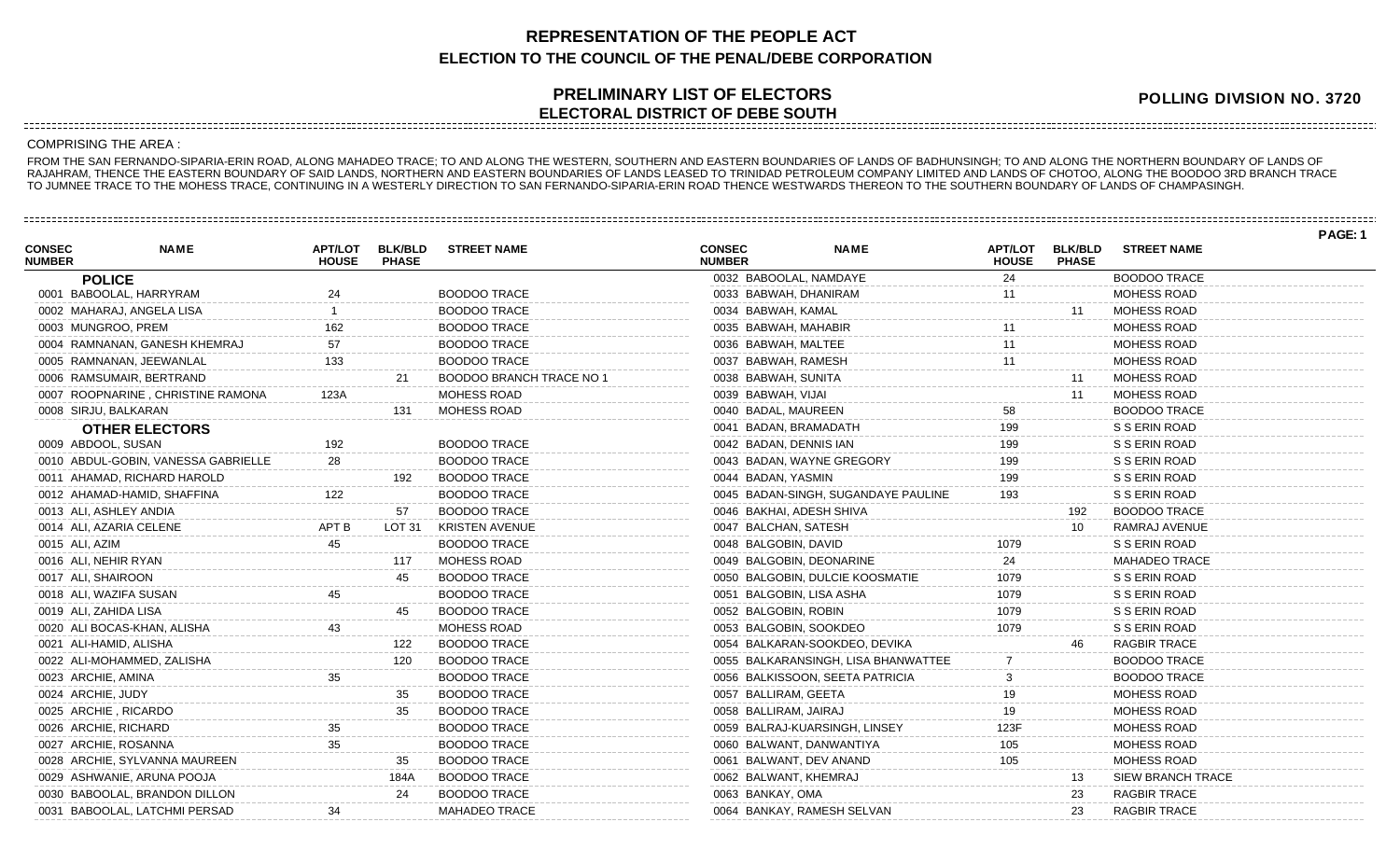| <b>CONSEC</b><br><b>NUMBER</b> | NAME                                  | APT/LOT<br><b>HOUSE</b> | <b>BLK/BLD</b><br><b>PHASE</b> | <b>STREET NAME</b>       | <b>CONSEC</b><br><b>NUMBER</b> | <b>NAME</b>                      | <b>APT/LOT</b><br><b>HOUSE</b> | <b>BLK/BLD</b><br><b>PHASE</b> | <b>STREET NAME</b>              | <b>PAGE: 2</b> |
|--------------------------------|---------------------------------------|-------------------------|--------------------------------|--------------------------|--------------------------------|----------------------------------|--------------------------------|--------------------------------|---------------------------------|----------------|
| 0065 BANKAY, RESHMA            |                                       |                         | 23                             | RAGBIR TRACE             | 0110 BISNATH, BINDUMATIE       |                                  | 15A                            |                                | BOODOO BRANCH TRACE NO 3        |                |
|                                | 0066 BANKAY, THEON ADESH              |                         | 23                             | <b>RAGBIR TRACE</b>      | 0111 BISNATH, CHANDLAL         |                                  |                                | 15                             | <b>SIEW TRACE</b>               |                |
| 0067 BASDEO, BALROOP           |                                       |                         |                                | RAMRAJ AVENUE            | 0112 BISNATH, HAMWANT          |                                  |                                |                                | SIEW BRANCH TRACE               |                |
|                                | 0068 BASDEO, DEOPERSAD                |                         | 95                             | MOHESS ROAD              | 0113 BISNATH, JARED RAJIV      |                                  |                                |                                | RAGBIR TRACE                    |                |
|                                | 0069 BASDEO, DOODNATH                 |                         |                                | BOODOO BRANCH TRACE NO 3 |                                | 0114 BISNATH, JEREN RAVENDRA     |                                |                                | RAGBIR TRACE                    |                |
|                                | 0070 BASDEO, JENNIFER SAVITREE        | 99                      |                                | MOHESS ROAD              |                                | 0115 BISNATH, JORREL RESAN       |                                |                                | <b>RAGBIR TRACE</b>             |                |
| 0071 BASDEO, LOOMAT            |                                       | 143                     |                                | MOHESS ROAD              | 0116 BISNATH, MOLAWATI         |                                  |                                |                                | <b>RAGBIR TRACE</b>             |                |
| 0072 BASDEO, NARASE            |                                       | 143                     |                                | <b>MOHESS ROAD</b>       |                                | 0117 BISNATH, RAMESH TAKELAL     | 15A                            |                                | SIEW BRANCH TRACE               |                |
| 0073 BASDEO, RAJENDRA          |                                       | 49                      |                                | BOODOO BRANCH TRACE NO 2 | 0118 BISNATH, ROY              |                                  |                                |                                | <b>RAGBIR TRACE</b>             |                |
|                                | 0074 BASDEO, RAMKHALLIA               | 13                      |                                | BOODOO BRANCH TRACE NO 3 | 0119 BISNATH, SUNIL            |                                  | 15                             |                                | <b>SIEW BRANCH TRACE</b>        |                |
| 0075 BASDEO, ROOKMIN           |                                       |                         | 95                             | MOHESS ROAD              | 0120 BISNATH, UMATI            |                                  | 15                             |                                | SIEW BRANCH TRACE               |                |
| 0076 BASDEO, SACHA             |                                       |                         | 13                             | RAMRAJ AVENUE            | 0121 BISRAM, BAGWANDAI         |                                  | 26                             |                                | <b>MAHADEO TRACE</b>            |                |
| 0077 BASDEO, SEUDAYE           |                                       |                         |                                | RAMRAJ AVENUE            | 0122 BISRAM, CHANDRADAN        |                                  | 26                             |                                | <b>MAHADEO TRACE</b>            |                |
|                                | 0078 BASDEO, WENDY DEOMATIE           | 49                      |                                | BOODOO BRANCH TRACE NO 2 | 0123 BISRAM, JAGESH            |                                  | 26                             |                                | <b>MAHADEO TRACE</b>            |                |
|                                | 0079 BASRAJH, MALISAA MIRAAH          |                         | 1059                           | S S ERIN ROAD            | 0124 BISRAM, RAMDAI            |                                  | 26                             |                                | <b>MAHADEO TRACE</b>            |                |
|                                | 0080 BASRAJH, OMAHDAYE                | 1059                    |                                | S S ERIN ROAD            | 0125 BISRAM, RANU              |                                  | 26                             |                                | <b>MAHADEO TRACE</b>            |                |
|                                | 0081 BASRAJH, RABINDRANATH            | 1059                    |                                | S S ERIN ROAD            | 0126 BISRAM, SUDESH            |                                  | 26                             |                                | <b>MAHADEO TRACE</b>            |                |
|                                | 0082 BASRAJH-GOMES, PUSHPAM TARISSTAR | 1059                    |                                | S S ERIN ROAD            | 0127 BISRAM, SUROJANIE         |                                  | 26                             |                                | <b>MAHADEO TRACE</b>            |                |
|                                | 0083 BATTOO-RAMSARAN, JULIE           |                         | 27                             | <b>RAGBIR TRACE</b>      |                                | 0128 BISSOON-RAMSARAN, JUDY      |                                | 14A                            | <b>BOODOO TRACE</b>             |                |
|                                | 0084 BHAGALOO, MAHADAYE               |                         |                                | <b>BOODOO TRACE</b>      | 0129 BOBO, JAINARINE           |                                  | 185                            |                                | <b>BOODOO TRACE</b>             |                |
| 0085 BHAGGAN, MEERA            |                                       | 58                      |                                | <b>BOODOO TRACE</b>      | 0130 BOBO, SOMARIA             |                                  | 185                            |                                | <b>BOODOO TRACE</b>             |                |
|                                | 0086 BHAGWANDASS-JAGGAN, VICKY        | 42                      |                                | KRISTEN AVENUE           | 0131 BONE, BISRAM              |                                  | 26                             |                                | <b>MAHADEO TRACE</b>            |                |
|                                | 0087 BHAGWANDEEN, ASHWANIE KUMAR      | LP28H                   |                                | <b>BOODOO TRACE</b>      | 0132 BOODOO, BISSOONDATH       |                                  | 71                             |                                | <b>BOODOO BRANCH TRACE NO 1</b> |                |
|                                | 0088 BHAGWANDEEN, DAYANAND            | 25A                     |                                | SIEW BRANCH TRACE        | 0133 BOODOO, DHARMENDRA        |                                  | 117B                           |                                | <b>MOHESS ROAD</b>              |                |
|                                | 0089 BHAGWANDEEN, JANKIE              | 25A                     |                                | <b>SIEW TRACE</b>        | 0134 BOODOO, DOLLY             |                                  | 117B                           |                                | <b>MOHESS ROAD</b>              |                |
|                                | 0090 BHAGWANDEEN, MOHENDRA            |                         | 125A                           | BOODOO BRANCH TRACE NO 3 | 0135 BOODOO, FREDERICK         |                                  |                                |                                | <b>BOODOO TRACE</b>             |                |
|                                | 0091 BHAGWANDEEN, OMAUTIE             | 184A                    |                                | <b>BOODOO TRACE</b>      | 0136 BOODOO, SEEPERSAD         |                                  | 71                             |                                | <b>BOODOO TRACE</b>             |                |
|                                | 0092 BHAGWANDEEN, RAJENDRA            | 25A                     |                                | BOODOO BRANCH TRACE NO 3 |                                | 0137 BOODOO, VISHAL BRANDON      |                                |                                | <b>BOODOO TRACE</b>             |                |
|                                | 0093 BHAGWANSINGH, ANN B              | 125                     |                                | MOHESS ROAD              |                                | 0138 BOODOO-SOOKRAM, MARGARET    | 117B                           |                                | MOHESS ROAD                     |                |
|                                | 0094 BHAGWANSINGH, ANSEL MOHANSINGH   | 125                     |                                | MOHESS ROAD              | 0139 BOODRAM, ANDREANNA        |                                  |                                | 187                            | <b>BOODOO TRACE</b>             |                |
|                                | 0095 BHAGWANSINGH, BRANDON            |                         | 123B                           | MOHESS ROAD              |                                | 0140 BOODRAM, CHANARDAYE         | 187                            |                                | <b>BOODOO TRACE</b>             |                |
|                                | 0096 BHAGWANSINGH, BRIAN SURAJ        |                         | 123B                           | MOHESS ROAD              | 0141 BOODRAM, ESHWAR           |                                  | 187                            |                                | <b>BOODOO TRACE</b>             |                |
|                                | 0097 BHAGWANSINGH, CAROL              | 123                     |                                | MOHESS ROAD              |                                | 0142 BOODRAM, JAGGERNATH         |                                | 31                             | BOODOO BRANCH TRACE NO 2        |                |
|                                | 0098 BHAGWANSINGH, DROPATIE           | 125                     |                                | MOHESS ROAD              | 0143 BOODRAM, JAIWANTIE        |                                  | 39                             |                                | MOHESS ROAD                     |                |
|                                | 0099 BHAGWANSINGH, KUMAR MERVIN       | 125                     |                                | <b>MOHESS ROAD</b>       | 0144 BOODRAM, NADIRA           |                                  |                                | 42                             | BOODOO BRANCH TRACE NO 2        |                |
|                                | 0100 BHAGWANSINGH, RAJESH             |                         | 127A                           | MOHESS ROAD              |                                | 0145 BOODRAM, SHANE TIMMY        |                                | 123D                           | MOHESS ROAD                     |                |
|                                | 0101 BHAGWANSINGH, ROBINDRANATH ARNOL | 123B                    |                                | MOHESS ROAD              | 0146 BOODRAM, SURESH           |                                  | 187                            |                                | <b>BOODOO TRACE</b>             |                |
|                                | 0102 BHAGWANSINGH, STEVEN GOVIND      |                         | 123                            | MOHESS ROAD              |                                | 0147 BOODRAM, VANESSA GABRIELLE  |                                | 123D                           | MOHESS ROAD                     |                |
|                                | 0103 BHAGWANSINGH, TEELUCKDHARRY      | 123                     |                                | MOHESS ROAD              |                                | 0148 BOODRAM-DODOUGH, NARESHIA   |                                | 114                            | <b>BOODOO TRACE</b>             |                |
|                                | 0104 BHARATH-HOSEIN, KAREN YUVATI     |                         | 96                             | <b>BOODOO TRACE</b>      |                                | 0149 BOODRAM-RATTANLAL, KUNTEE N |                                |                                | <b>BOODOO BRANCH TRACE NO</b>   |                |
|                                | 0105 BHOLA SINGH, LUTCHMIN            | 71                      |                                | <b>BOODOO TRACE</b>      | 0150 BOODWAH, RICHARD          |                                  |                                |                                | RAMRAJ AVENUE                   |                |
|                                | 0106 BHOLA SINGH, STANLEY AMARNATH    | 71                      |                                | <b>BOODOO TRACE</b>      |                                | 0151 BRIDGELAL, ALLYSON REBECCA  |                                | 13<br>203B                     | S S ERIN ROAD                   |                |
|                                | 0107 BHOLA SINGH, VANCE VISHWARNATH   | 71                      |                                | <b>BOODOO TRACE</b>      | 0152 BRIDGELAL, ANDREW         |                                  | 45                             |                                | MOHESS ROAD                     |                |
|                                | 0108 BISNATH, ALVIN RAMESH JR         |                         | 15A                            | <b>SIEW BRANCH TRACE</b> | 0153 BRIDGELAL, ANIL           |                                  | 83                             |                                | MOHESS ROAD                     |                |
| 0109 BISNATH, ANITA            |                                       |                         |                                |                          | 0154 BRIDGELAL, DEBRA          |                                  |                                |                                |                                 |                |
|                                |                                       | 15A                     |                                | BOODOO BRANCH TRACE NO 3 |                                |                                  | 45                             |                                | MOHESS ROAD                     |                |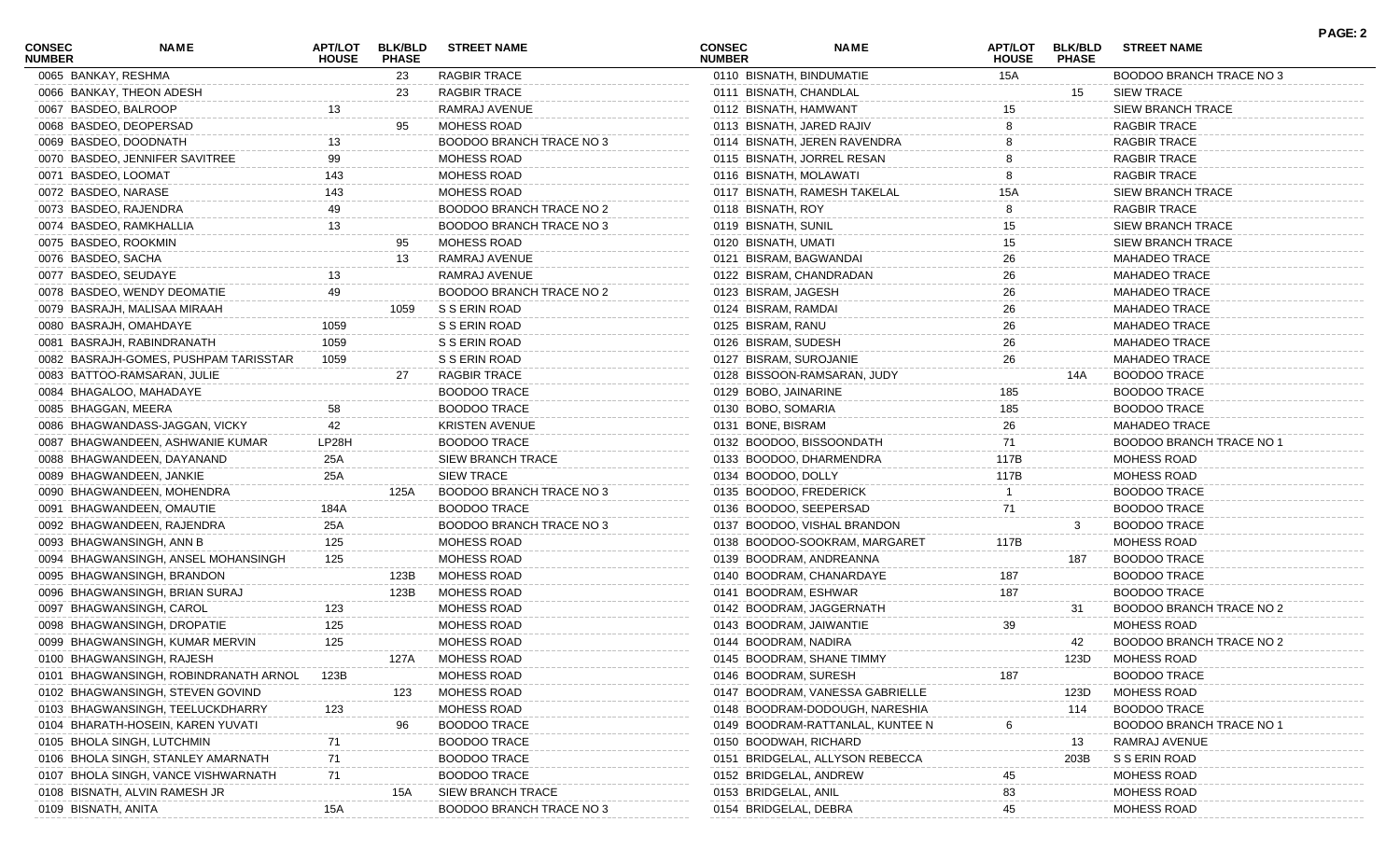| <b>CONSEC</b><br><b>NUMBER</b> | <b>NAME</b>                        | <b>HOUSE</b> | APT/LOT BLK/BLD<br><b>PHASE</b> | <b>STREET NAME</b>              | <b>CONSEC</b><br><b>NUMBER</b> | <b>NAME</b>                        | <b>HOUSE</b> | APT/LOT BLK/BLD<br><b>PHASE</b> | <b>STREET NAME</b>       |  |
|--------------------------------|------------------------------------|--------------|---------------------------------|---------------------------------|--------------------------------|------------------------------------|--------------|---------------------------------|--------------------------|--|
|                                | 0155 BRIDGELAL, PATRICIA           |              | 205                             | S S ERIN ROAD                   |                                | 0200 DEOSINGH, ANN MARIE           | 41           |                                 | BOODOO BRANCH TRACE NO 2 |  |
|                                | 0156 BRIDGELAL, RICKY              | 20A          |                                 | <b>MAHADEO TRACE</b>            |                                | 0201 DEOSINGH, MITHRA HANSRAJ      |              | 41                              | BOODOO BRANCH TRACE NO 2 |  |
|                                | 0157 BRIDGLAL-PERSAD, PARBATY      | 132-134      |                                 | <b>BOODOO TRACE</b>             |                                | 0202 DEWAN-PREMCHAN, CINDY SABRINA |              |                                 | <b>KRISTEN AVENUE</b>    |  |
|                                | 0158 BROWN, CHRISY                 | 24           |                                 | MAHADEO TRACE                   |                                | 0203 DHANARAM-MAHABIR, VIDYA       | 17A          |                                 | BOODOO BRANCH TRACE NO 2 |  |
|                                | 0159 BROWN, DWIGHT DENVOR A        | 24           |                                 | <b>MAHADEO TRACE</b>            |                                | 0204 DHANARINE, MEENA              | 2            |                                 | <b>MAHADEO TRACE</b>     |  |
|                                | 0160 CARMINO, PHOOLMATIE DOLLY     |              | 213B                            | S S ERIN ROAD                   |                                | 0205 DHANOOKSINGH, KAVITA LINDA    |              | 154                             | <b>BOODOO TRACE</b>      |  |
|                                | 0161 CARMINO, SAMAYA DANIELLA ZOIE |              | 213B                            | S S ERIN ROAD                   |                                | 0206 DHANOOKSINGH, MERLINDA DYIAN  | 154          |                                 | <b>BOODOO TRACE</b>      |  |
|                                | 0162 CHABILAL, KHEMRIJE            | 5B           |                                 | BOODOO BRANCH TRACE NO 3        |                                | 0207 DHANOOKSINGH, PRAMANAND       | 154          |                                 | <b>BOODOO TRACE</b>      |  |
|                                | 0163 CHADEE, FAZEEDA               | 127          |                                 | <b>BOODOO TRACE</b>             |                                | 0208 DHANOOKSINGH, VARUN KYLE      | 154          |                                 | <b>BOODOO TRACE</b>      |  |
|                                | 0164 CHADEE, RAHAMUT               | 127          |                                 | <b>BOODOO TRACE</b>             |                                | 0209 DHANRAJ-MCMILLON, SAROJ       | 119          |                                 | MOHESS ROAD              |  |
|                                | 0165 CHAITLAL-MOHAMMED, HAEMA      |              | 137C                            | MOHESS ROAD                     |                                | 0210 DHARAM, INDRA                 | 23A          |                                 | BOODOO BRANCH TRACE NO 2 |  |
|                                | 0166 CHATURI, SIVANAND             | 23           |                                 | <b>BOODOO TRACE</b>             |                                | 0211 DHARAM, MALA                  |              | 23A                             | BOODOO BRANCH TRACE NO 2 |  |
|                                | 0167 CHINIBAS, LILAWATEE CYNTHIA   | 197          |                                 | S S ERIN ROAD                   |                                | 0212 DHARAM, PRIYA                 | 23A          |                                 | BOODOO BRANCH TRACE NO 2 |  |
|                                | 0168 CHRISTIAN, SAMANTHA AMY K     |              | 25                              | <b>BOODOO TRACE</b>             |                                | 0213 DHARAM, SHIVANA GEETA         |              | 23A                             | BOODOO BRANCH TRACE NO 2 |  |
|                                | 0169 CHUCK HOY, KELVIN             | 119          |                                 | MOHESS ROAD                     |                                | 0214 DHARAM, VARSHA                |              | -23                             | BOODOO BRANCH TRACE NO 2 |  |
|                                | 0170 CHUCK HOY, KERWIN             | 119          |                                 | MOHESS ROAD                     |                                | 0215 DHARAM, VARUN                 |              | -23                             | BOODOO BRANCH TRACE NO 2 |  |
|                                | 0171 CHUCK HOY, LANDON ABRAM       | 119          |                                 | MOHESS ROAD                     |                                | 0216 DHARAM, VISHAM                | 23A          |                                 | BOODOO BRANCH TRACE NO 2 |  |
|                                | 0172 CHUCK HOY, RADHIKA            | 119          |                                 | MOHESS ROAD                     |                                | 0217 DHARAM SINGH, PRAMELA         | 192          |                                 | <b>BOODOO TRACE</b>      |  |
|                                | 0173 CHUNDOOL, RUDRANATH           | 27           |                                 | <b>BOODOO BRANCH TRACE NO 2</b> |                                | 0218 DHARAM-BALCHAN, SHANTA        | 25           |                                 | BOODOO BRANCH TRACE NO 2 |  |
|                                | 0174 DASS, OMATIE                  | 6A           |                                 | MAHADEO TRACE                   |                                | 0219 DILJOHN, FAREED DARREN        | 129          |                                 | MOHESS ROAD              |  |
|                                | 0175 DASS-HARRYCHAND, VASHTI       |              | 2                               | <b>KRISTEN AVENUE</b>           |                                | 0220 DINANATH, BHOWANAUTH          |              |                                 | BOODOO BRANCH TRACE NO 2 |  |
|                                | 0176 DATH, COOSHMAWATEE            | 192          |                                 | <b>BOODOO TRACE</b>             |                                | 0221 DINANATH, CHANDINI AMANDA     | 7A           |                                 | BOODOO BRANCH TRACE NO 2 |  |
|                                | 0177 DAVIS, ALLAN CHRISTOPHER      | 99           |                                 | MOHESS ROAD                     |                                | 0222 DINANATH, SANMATIE            | 7A           |                                 | BOODOO BRANCH TRACE NO 2 |  |
|                                | 0178 DEO, MOHIT                    | 161          |                                 | MOHESS ROAD                     |                                | 0223 DINNANATH, RAMESHDATT         | 7A           |                                 | BOODOO BRANCH TRACE NO 1 |  |
|                                | 0179 DEO, SEETA                    |              | 163                             | MOHESS ROAD                     |                                | 0224 DIPNARINE, BHAGWANTEE         | 1049         |                                 | S S ERIN ROAD            |  |
|                                | 0180 DEO, VISHAM                   |              | 163                             | MOHESS ROAD                     |                                | 0225 DIPNARINE, SALLY              |              | 1049                            | S S ERIN ROAD            |  |
|                                | 0181 DEO KISSOON, INDRA            |              |                                 | JAMOONIE TRACE                  |                                | 0226 DIPNARINE, SHIVAM             | 1051         |                                 | S S ERIN ROAD            |  |
|                                | 0182 DEO RAMKISSOON, ROHINI        | 169          |                                 | MOHESS ROAD                     |                                | 0227 DUAN, MINQING                 |              | 53                              | <b>BOODOO TRACE</b>      |  |
|                                | 0183 DEOKISSOON, KISHORE           |              |                                 | JAMOONIE TRACE                  |                                | 0228 DUBAY, ADESH                  | 117C         |                                 | MOHESS ROAD              |  |
|                                | 0184 DEOKISSOON, MAHINDRA          | 161          |                                 | MOHESS ROAD                     |                                | 0229 DUBAY, BEHOOLEE               | 117C         |                                 | RAMRAJ AVENUE            |  |
|                                | 0185 DEONARINE, ANN-MARIE          |              | 20                              | <b>MAHADEO TRACE</b>            |                                | 0230 DUBAY, DARAMJIT               | 117C         |                                 | MOHESS ROAD              |  |
|                                | 0186 DEONARINE, AZAD               | 6B           |                                 | MAHADEO TRACE                   |                                | 0231 DUBAY, DEODNATH               | 117C         |                                 | MOHESS ROAD              |  |
|                                | 0187 DEONARINE, DEVANAND           | 6B           |                                 | MAHADEO TRACE                   |                                | 0232 DUBAY, MEERA                  | 117C         |                                 | RAMRAJ AVENUE            |  |
|                                | 0188 DEONARINE, PITAMAN            | 6В           |                                 | MAHADEO TRACE                   |                                | 0233 DUBAY, RAJESH                 |              | 117C                            | MOHESS ROAD              |  |
|                                | 0189 DEONARINE, RADICA             | 6B           |                                 | <b>MAHADEO TRACE</b>            |                                | 0234 DUBAY, VIJAY                  | 117C         |                                 | MOHESS ROAD              |  |
|                                | 0190 DEONARINE, SALISHA            |              |                                 | MAHADEO TRACE                   |                                | 0235 DURBAL, SHARON                | 11           |                                 | RAMRAJ AVENUE            |  |
|                                | 0191 DEONARINE, SHELLY ANN         |              |                                 | MAHADEO TRACE                   |                                | 0236 DURBAL, SIEWPERSAD REYNOLD    |              |                                 | RAMRAJ AVENUE            |  |
|                                | 0192 DEONARINE, VIJAY              | 6B           |                                 | <b>MAHADEO TRACE</b>            |                                | 0237 DURBAL, TOY                   |              |                                 | RAMRAJ AVENUE            |  |
|                                | 0193 DEONATH, STEFAN JOSHUA REUEL  |              |                                 | RAGBIR TRACE                    |                                | 0238 DWARIKA, JAMIE RIA            | 211B         |                                 | S S ERIN ROAD            |  |
|                                | 0194 DEOPERSAD, DEONARINE          |              |                                 | <b>BOODOO TRACE</b>             |                                | 0239 EDOO, DANIEL SHAHEED          |              |                                 | RAMRAJ AVENUE            |  |
|                                | 0195 DEOPERSAD, DEVIKA EMILY       |              |                                 | <b>BOODOO TRACE</b>             |                                | 0240 EDOO, NICHOLAS                |              |                                 | RAMRAJ AVENUE            |  |
|                                | 0196 DEOPERSAD, DHRUPATIE          | 36           |                                 | <b>BOODOO BRANCH TRACE NO</b>   |                                | 0241 EDOO, NIGEL                   |              |                                 | RAMRAJ AVENUE            |  |
|                                | 0197 DEOPERSAD, KARESHMA NIRVANA   |              | 36                              | <b>BOODOO BRANCH TRACE NO 1</b> |                                | 0242 EDOO, SHAHEED                 |              |                                 | RAMRAJ AVENUE            |  |
|                                | 0198 DEOPERSAD, RAMESH             |              | 36                              | <b>BOODOO BRANCH TRACE NO 1</b> |                                | 0243 EWAN, JOHN JAMES              |              | 25                              | <b>BOODOO TRACE</b>      |  |
|                                | 0199 DEOPERSAD, SHIVANA KAREMA     |              | 36                              | <b>BOODOO BRANCH TRACE NO 1</b> |                                | 0244 FRANK, YVONNE                 | 86           |                                 | <b>BOODOO TRACE</b>      |  |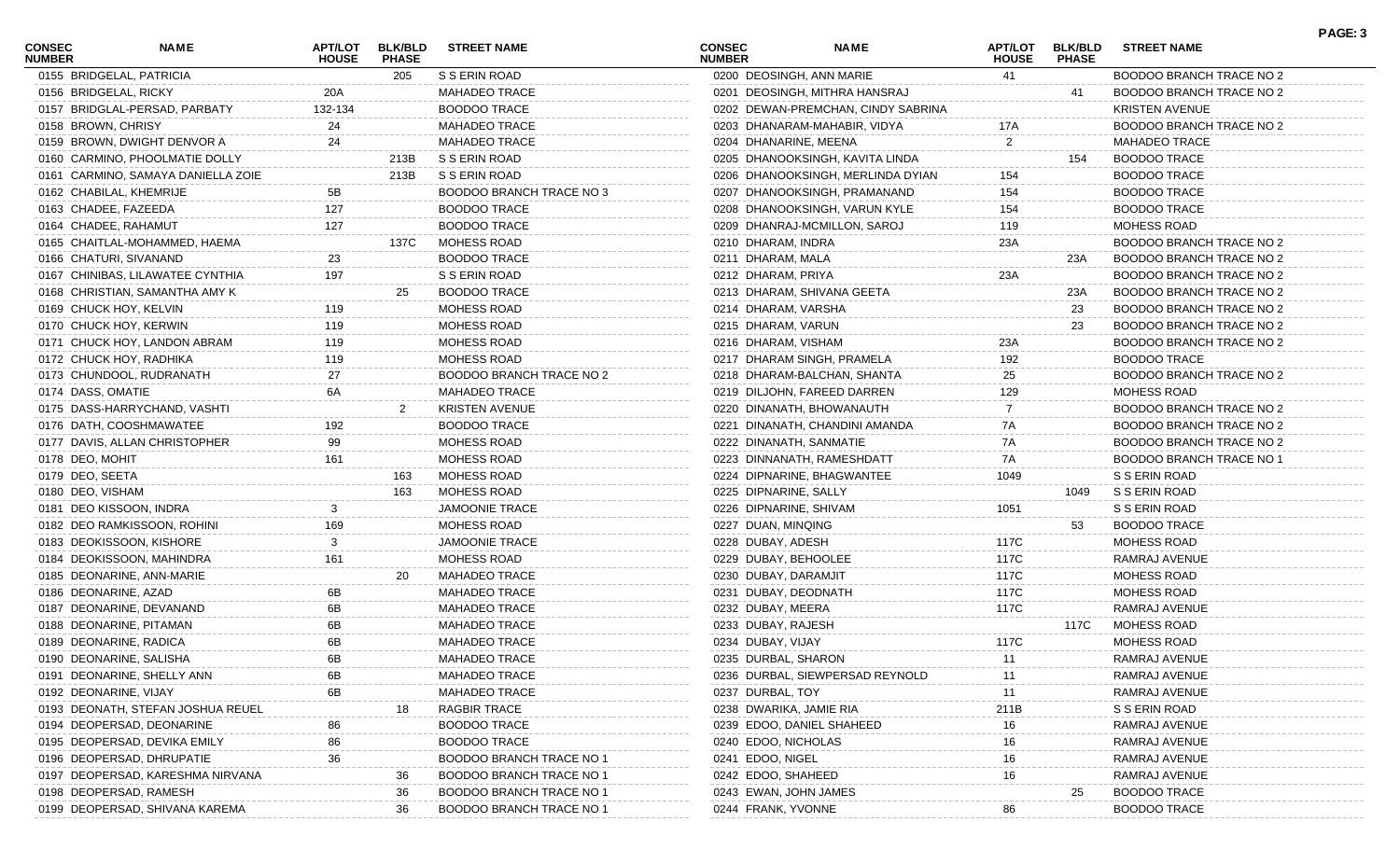| <b>CONSEC</b><br><b>NUMBER</b> | <b>NAME</b>                       | APT/LOT<br><b>HOUSE</b> | <b>BLK/BLD</b><br><b>PHASE</b> | <b>STREET NAME</b>       | <b>CONSEC</b><br><b>NUMBER</b> | <b>NAME</b>                           | <b>APT/LOT</b><br><b>HOUSE</b> | <b>BLK/BLD</b><br><b>PHASE</b> | <b>STREET NAME</b>                                               | PAGE: 4 |
|--------------------------------|-----------------------------------|-------------------------|--------------------------------|--------------------------|--------------------------------|---------------------------------------|--------------------------------|--------------------------------|------------------------------------------------------------------|---------|
| 0245 GAJADHAR, VIJAY           |                                   | 117B                    |                                | MOHESS ROAD              | 0290 HAMID, LEYYA FARYAL       |                                       | 122                            |                                | <b>BOODOO TRACE</b>                                              |         |
|                                | 0246 GANESSINGH, DHANWATIE        | 123                     |                                | <b>MOHESS ROAD</b>       | 0291 HAMID, NAZIMUL            |                                       | 122                            |                                | <b>BOODOO TRACE</b>                                              |         |
|                                | 0247 GANGA PERSAD, MALINI RIANNA  | 51                      |                                | <b>RAGBIR TRACE</b>      | 0292 HAMID, SAHIDA             |                                       | 122                            |                                | <b>BOODOO TRACE</b>                                              |         |
|                                | 0248 GANGA PERSAD, MEENAKSHI J    |                         | 51                             | <b>RAGBIR TRACE</b>      |                                | 0293 HAMID, SHAFFINA AHAMAD           | 122                            |                                | <b>BOODOO TRACE</b>                                              |         |
|                                | 0249 GANGA PERSAD, RAM SANKAR     | 51                      |                                | <b>RAGBIR TRACE</b>      | 0294 HAMID, SIDDIQ             |                                       | 122                            |                                | <b>BOODOO TRACE</b>                                              |         |
|                                | 0250 GANGA PERSAD, SANGITA ALYSSA |                         | 51                             | <b>RAGBIR TRACE</b>      | 0295 HAMID, VIJANTIE           |                                       |                                | 122                            | <b>BOODOO TRACE</b>                                              |         |
|                                | 0251 GANGABISSOON, GLORY          |                         | 27                             | MOHESS ROAD              | 0296 HAMID, ZULFIKAR           |                                       | 122                            |                                | <b>BOODOO TRACE</b>                                              |         |
|                                | 0252 GANGABISSOON JAHORIE, SANDRA | 29                      |                                | <b>MOHESS ROAD</b>       |                                | 0297 HANSA, ALANA CAMILLA             | 143                            |                                | MOHESS ROAD                                                      |         |
|                                | 0253 GANGADHAR, BIMLA             |                         |                                | <b>BOODOO TRACE</b>      |                                | 0298 HANSA, ANDY RICARDO              |                                | 141                            | MOHESS ROAD                                                      |         |
|                                | 0254 GANGADHAR, NADIRA            |                         |                                | <b>BOODOO TRACE</b>      | 0299 HANSA, BERASPAT           |                                       | 143C                           |                                | <b>MOHESS ROAD</b>                                               |         |
|                                | 0255 GANGADHAR, NARENDRA          |                         |                                | <b>BOODOO TRACE</b>      |                                | 0300 HANSA, BRANDON DHANRAJ JR        | 143                            |                                | <b>MOHESS ROAD</b>                                               |         |
|                                | 0256 GANGADHAR, SIEUMATIE         |                         |                                | <b>BOODOO TRACE</b>      | 0301 HANSA, DHANRAJ            |                                       | 143                            |                                | <b>MOHESS ROAD</b>                                               |         |
|                                | 0257 GANGADHAR, UMARDATH          |                         |                                | <b>BOODOO TRACE</b>      | 0302 HANSA, FAREEDA            |                                       | 143                            |                                | <b>MOHESS ROAD</b>                                               |         |
| 0258 GARIB, ANAND              |                                   | 15                      |                                | <b>MOHESS ROAD</b>       | 0303 HANSA, MAHESS             |                                       | 143B                           |                                | MOHESS ROAD                                                      |         |
|                                | 0259 GOBIN, ELISHA NEVAN          |                         | 7В                             | <b>KRISTEN AVENUE</b>    | 0304 HARDUAR, SAMANTHA         |                                       | 39                             |                                | <b>MOHESS ROAD</b>                                               |         |
| 0260 GOBIN, NARESH             |                                   |                         | LOT28                          | <b>KRISTEN AVENUE</b>    |                                | 0305 HARRILAGAN, CHANDRA              | 203A                           |                                | S S ERIN ROAD                                                    |         |
|                                | 0261 GOBINPERSAD, ANNIE           |                         |                                | <b>MAHADEO TRACE</b>     | 0306 HARRILAGAN, DIANA         |                                       | 203A                           |                                | S S ERIN ROAD                                                    |         |
|                                | 0262 GOBINPERSAD, DARREN          |                         |                                | <b>MAHADEO TRACE</b>     | 0307 HARRILAGAN, ISEKEAE       |                                       | 203A                           |                                | S S ERIN ROAD                                                    |         |
|                                | 0263 GOBINPERSAD, ROBIN           | 16                      |                                | <b>MAHADEO TRACE</b>     |                                | 0308 HARRILAGAN, JOANN SITA           | 203A                           |                                | S S ERIN ROAD                                                    |         |
|                                | 0264 GOBINPERSAD, ROHINI          | 16                      |                                | <b>MAHADEO TRACE</b>     |                                | 0309 HARRILAGAN, SABITREE             | 203B                           |                                | S S ERIN ROAD                                                    |         |
|                                | 0265 GOBINPERSAD, SAMDAI          | 16                      |                                | <b>MAHADEO TRACE</b>     |                                | 0310 HARRILAGAN, SYLVERINE ZENA       | 205                            |                                | S S ERIN ROAD                                                    |         |
|                                | 0266 GOOKOOL, SAMDAYE SUKDAYE     | 143B                    |                                | <b>MOHESS ROAD</b>       | 0311 HARRILAL, MADAN           |                                       |                                |                                | RAMRAJ AVENUE                                                    |         |
|                                | 0267 GOOLCHARAN, DAVID            |                         | 10                             | <b>RAGBIR TRACE</b>      |                                | 0312 HARRILAL, MAHENDANATH            |                                |                                | RAMRAJ AVENUE                                                    |         |
|                                | 0268 GOOLCHARAN, SCARLET          |                         | 10                             | <b>RAGBIR TRACE</b>      | 0313 HARRILAL, MEENA           |                                       |                                | 27                             | BOODOO BRANCH TRACE NO 2                                         |         |
| 0269 GOPAUL, ANTHONY           |                                   |                         |                                | <b>BOODOO TRACE</b>      | 0314 HARRILAL, SAROJANIE       |                                       |                                |                                | RAMRAJ AVENUE                                                    |         |
|                                | 0270 GOPAUL, DIAN ANNECIA         |                         |                                | <b>BOODOO TRACE</b>      |                                | 0315 HARRILAL-DAYANAND, DOOLARIE      | 25A                            |                                | SIEW BRANCH TRACE                                                |         |
| 0271 GOPAUL, INDRA             |                                   |                         |                                | <b>MAHADEO TRACE</b>     |                                | 0316 HARRIPERSAD, ADJODHAR PERSAD     | 57                             |                                | <b>MOHESS ROAD</b>                                               |         |
| 0272 GOPAUL, INDRA             |                                   |                         |                                | <b>BOODOO TRACE</b>      |                                | 0317 HARRIPERSAD, DEONARINE           | 33                             |                                | MOHESS ROAD                                                      |         |
|                                | 0273 GOPAUL, KABIR SHIVA          |                         |                                | <b>BOODOO TRACE</b>      |                                | 0318 HARRIPERSAD, KALOUTIE            |                                | 57                             | MOHESS ROAD                                                      |         |
|                                | 0274 GOPAUL, NEIKA RHYSAN         |                         |                                | <b>BOODOO TRACE</b>      | 0319 HARRIPERSAD, MEENA        |                                       | 58                             |                                | <b>BOODOO BRANCH TRACE</b>                                       |         |
| 0275 GOPAUL, SUDHIR            |                                   |                         |                                | <b>BOODOO TRACE</b>      | 0320 HARRIPERSAD, PRIYA        |                                       |                                | 57                             | MOHESS ROAD                                                      |         |
| 0276 GOPIE, ANGILA             |                                   |                         |                                | BOODOO BRANCH TRACE NO 2 |                                | 0321 HARRIPERSAD, RAJKUMAR            | 97                             |                                | <b>MOHESS ROAD</b>                                               |         |
|                                | 0277 GOPIE, CHANMATEE STACEY      | 71                      |                                | <b>BOODOO TRACE</b>      |                                | 0322 HARRIPERSAD, SOONARDAYE KALAOTIE | 33                             |                                | <b>MOHESS ROAD</b>                                               |         |
| 0278 GUNNESS, AMRITA           |                                   |                         | 1095                           | S S ERIN ROAD            |                                | 0323 HARRIPERSAD-BADAL, VISHNU        | 58                             |                                | <b>BOODOO TRACE</b>                                              |         |
|                                | 0279 GUNNESS, SHARDA              | 49                      |                                | <b>MOHESS ROAD</b>       |                                | 0324 HARRIPERSAD-RAMROOP, RITA        | 195                            |                                | S S ERIN ROAD                                                    |         |
|                                | 0280 GUNPAT, BOODRAM              | 39                      |                                | MOHESS ROAD              |                                | 0325 HARRIPERSAD-SEELAL, VISHUNDAYE   | 97                             |                                | MOHESS ROAD                                                      |         |
| 0281 GUNPAT, JENNY             |                                   |                         |                                | MOHESS ROAD              | 0326 HARRY, DEYAH              |                                       | 125                            |                                | MOHESS ROAD                                                      |         |
| 0282 GUNPAT, LOCHAN            |                                   | 39                      |                                | MOHESS ROAD              | 0327 HARRY, SABITA             |                                       | 32                             |                                | <b>MAHADEO TRACE</b>                                             |         |
|                                | 0283 GUNPAT, RESHMA GAITR         | 39                      |                                | MOHESS ROAD              |                                | 0328 HARRYCHAND, KELVIN BEHARRY       |                                | 2                              | <b>KRISTEN AVENUE</b>                                            |         |
| 0284 HAMID, ASHAN              |                                   |                         |                                | <b>BOODOO TRACE</b>      |                                | 0329 HARRYLAGAN, ALLANA LEYA          |                                |                                | BOODOO BRANCH TRACE NO                                           |         |
| 0285 HAMID, EJAZ               |                                   | 122                     | 122                            | <b>BOODOO TRACE</b>      |                                | 0330 HARRYLAGAN, HAMAWATEE            | 203                            | 15                             | S S ERIN ROAD                                                    |         |
| 0286 HAMID, ESHAN              |                                   |                         |                                | <b>BOODOO TRACE</b>      |                                | 0331 HARRYLAGAN, JARED NICKY          |                                |                                | <b>BOODOO BRANCH TRACE NO</b>                                    |         |
|                                |                                   | 122                     |                                | <b>BOODOO TRACE</b>      |                                | 0332 HARRYLAGAN, KIMBERLY             | 15                             |                                |                                                                  |         |
| 0288 HAMID, HASSINA            | 0287 HAMID, FADEEL INSHAN         | 122                     |                                | <b>BOODOO TRACE</b>      |                                |                                       | 19                             |                                | <b>BOODOO BRANCH TRACE NO</b><br><b>BOODOO BRANCH TRACE NO *</b> |         |
|                                |                                   | 122                     |                                |                          | 0333 HARRYLAGAN, PEARL         |                                       |                                | 19                             |                                                                  |         |
|                                | 0289 HAMID, IDREES FARDEEN        | 122                     |                                | <b>BOODOO TRACE</b>      |                                | 0334 HARRYLAGAN, RAWLINS              | 205                            |                                | S S ERIN ROAD                                                    |         |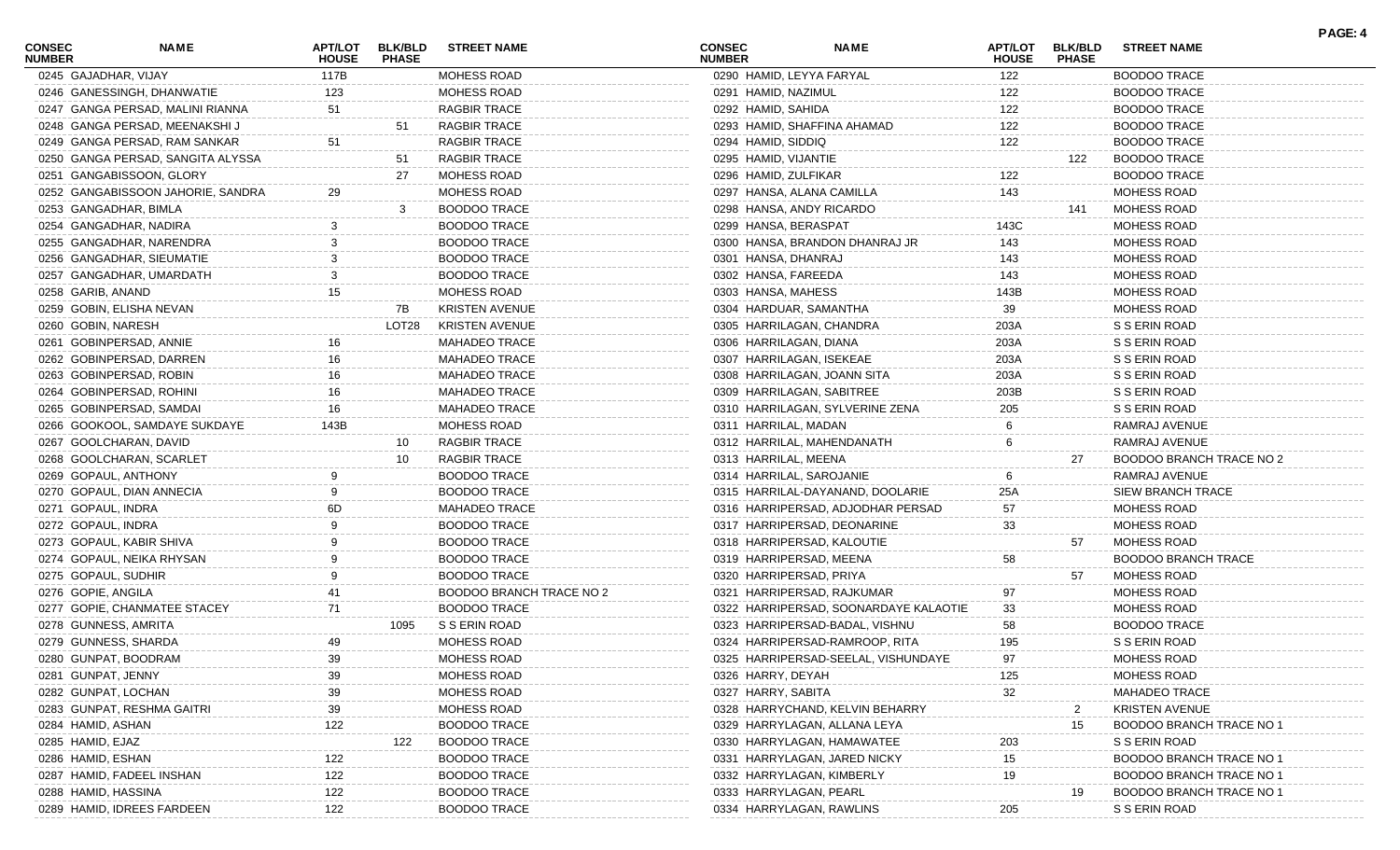| <b>CONSEC</b><br><b>NUMBER</b> | <b>NAME</b>                        | <b>HOUSE</b> | APT/LOT BLK/BLD<br><b>PHASE</b> | <b>STREET NAME</b>              | <b>CONSEC</b><br><b>NUMBER</b> | <b>NAME</b>                           | <b>HOUSE</b> | APT/LOT BLK/BLD<br><b>PHASE</b> | <b>STREET NAME</b>              |
|--------------------------------|------------------------------------|--------------|---------------------------------|---------------------------------|--------------------------------|---------------------------------------|--------------|---------------------------------|---------------------------------|
|                                | 0335 HARRYLAGAN, STANLEY           |              |                                 | BOODOO BRANCH TRACE NO 1        |                                | 0380 JAIKISSOON, ANNABELL             | 1065         |                                 | S S ERIN ROAD                   |
|                                | 0336 HARRYLAGAN, SUMINTRA          |              | 15                              | BOODOO BRANCH TRACE NO 1        |                                | 0381 JAIKISSOON, BERTRAND             | 1065         |                                 | S S ERIN ROAD                   |
|                                | 0337 HARRYPERSAD, SEELAL           |              |                                 | <b>MOHESS ROAD</b>              |                                | 0382 JAIKISSOON, JAIRAM               | 1065         |                                 | S S ERIN ROAD                   |
|                                | 0338 HARRYPERSAD, SHAMDAYE         | 97           |                                 | <b>MOHESS ROAD</b>              |                                | 0383 JAIKISSOON, KALAWATEE            | 1065         |                                 | S S ERIN ROAD                   |
|                                | 0339 HEERAH, HEMRAJ                |              | 117A                            | MOHESS ROAD                     |                                | 0384 JAIKISSOON, KATHERINE JANA TALIA |              | 1065                            | S S ERIN ROAD                   |
|                                | 0340 HEERAH, SALISHA PAMELA        |              | 117A                            | MOHESS ROAD                     |                                | 0385 JAIMUNGAL, GANGARAM              | 41A          |                                 | BOODOO BRANCH TRACE NO 2        |
|                                | 0341 HEERALAL, DEXTER VISHNU       |              |                                 | RAMRAJ AVENUE                   |                                | 0386 JAIMUNGAL, RAUTIE                |              |                                 | BOODOO BRANCH TRACE NO 2        |
|                                | 0342 HEERALAL, JARED               |              |                                 | RAMRAJ AVENUE                   |                                | 0387 JAIMUNGAL, SAVITREE              |              | 41                              | BOODOO BRANCH TRACE NO 2        |
|                                | 0343 HEERALAL, MALA                |              |                                 | RAMRAJ AVENUE                   |                                | 0388 JAINARINE, BASDAYE               | 185          |                                 | <b>BOODOO TRACE</b>             |
|                                | 0344 HOSEIN, AALIFF                | 21           |                                 | BOODOO BRANCH TRACE NO 2        |                                | 0389 JAINARINE, MALTEE                | 185          |                                 | <b>BOODOO TRACE</b>             |
|                                | 0345 HOSEIN, FALISHA               | 21           |                                 | BOODOO BRANCH TRACE NO 2        |                                | 0390 JAINARINE, SUE ANN               | 185          |                                 | <b>BOODOO TRACE</b>             |
|                                | 0346 HOSEIN, MICHAEL SARFRAZ       |              |                                 | <b>BOODOO TRACE</b>             |                                | 0391 JAIRAM, BABITA                   | 39           |                                 | <b>MOHESS ROAD</b>              |
|                                | 0347 HOSEIN, MOHAMMED              | 114          |                                 | <b>BOODOO TRACE</b>             |                                | 0392 JAIRAM, DEVANAND                 | 92           |                                 | <b>BOODOO TRACE</b>             |
|                                | 0348 HOSEIN, NAZIM                 | 22           |                                 | <b>RAGBIR TRACE</b>             |                                | 0393 JAIRAM, DIANNE                   | 92           |                                 | <b>BOODOO TRACE</b>             |
|                                | 0349 HOSEIN, REEYAZ REZAN          |              | 13B                             | BOODOO BRANCH TRACE NO 2        |                                | 0394 JAIRAM, JAGGERNATH               | 94           |                                 | <b>BOODOO TRACE</b>             |
|                                | 0350 HOSEIN, RIAD                  | 13           |                                 | BOODOO BRANCH TRACE NO 2        |                                | 0395 JAIRAM, JASSO INDRA              | 92           |                                 | <b>BOODOO TRACE</b>             |
|                                | 0351 HOSEIN, RISHAD                |              | 13                              | BOODOO BRANCH TRACE NO 2        |                                | 0396 JAIRAM, LINCOLN                  | 47           |                                 | MOHESS ROAD                     |
|                                | 0352 HOSEIN, SHAFURA               |              |                                 | <b>BOODOO BRANCH TRACE NO 2</b> |                                | 0397 JAIRAM, SAMUEL                   | 47           |                                 | <b>MOHESS ROAD</b>              |
|                                | 0353 HOSEIN, SHAHJEHAN             | 98           |                                 | <b>BOODOO TRACE</b>             |                                | 0398 JALLAI, CAMILLE                  |              | 125                             | MOHESS ROAD                     |
|                                | 0354 HOSEIN, SHAZAN                |              |                                 | <b>BOODOO BRANCH TRACE NO 2</b> |                                | 0399 JAMNA, DHANAMATEE                | 45A          |                                 | <b>BOODOO BRANCH TRACE NO 2</b> |
|                                | 0355 HOSEIN, SHERIFFA              | 122          |                                 | <b>BOODOO TRACE</b>             |                                | 0400 JAWAHAIR, KAMALA                 | 20           |                                 | <b>MAHADEO TRACE</b>            |
|                                | 0356 HOSEIN, ZARAH                 |              |                                 | <b>BOODOO BRANCH TRACE NO 2</b> |                                | 0401 JOHN, JULIEN JUNIOR              |              | 34                              | <b>MAHADEO TRACE</b>            |
|                                | 0357 HOSEIN-RAMNATH, ZALINA        | 1 A          |                                 | <b>SIEW BRANCH TRACE</b>        |                                | 0402 JONES, JASON                     |              | 41                              | <b>BOODOO BRANCH TRACE NO 2</b> |
|                                | 0358 HOSEIN-RASOOL, SHAREEZA DELIA |              | 10                              | <b>KRISTEN AVENUE</b>           |                                | 0403 JONES, SUNITA                    |              | 41                              | BOODOO BRANCH TRACE NO 2        |
|                                | 0359 INDARJIT, NATASHA STACY       |              | 83                              | <b>MOHESS ROAD</b>              |                                | 0404 KALIPERSAD, SEETA                |              | 49                              | BOODOO BRANCH TRACE NO 2        |
|                                | 0360 JAGDEO, MELISSA               |              | 76                              | <b>BOODOO TRACE</b>             |                                | 0405 KATWAROO-RAMKISSOON, RISHMA G    | #38          |                                 | <b>RAGBIR TRACE</b>             |
|                                | 0361 JAGDEO, MEVANATH              |              |                                 | <b>BOODOO TRACE</b>             |                                | 0406 KHADAROO, HAYMRAJ MOTILAL        |              | 16                              | BOODOO BRANCH TRACE NO 3        |
|                                | 0362 JAGGAN, JEYRON DIANDREY       | 42           |                                 | <b>KRISTEN AVENUE</b>           |                                | 0407 KHADAROO, SHIRLEY                | 16           |                                 | BOODOO BRANCH TRACE NO 3        |
|                                | 0363 JAGGERNATH, GOWKERAN          | 78           |                                 | <b>BOODOO TRACE</b>             |                                | 0408 KHAN, ASIF FAZOOL                |              | 43                              | <b>MOHESS ROAD</b>              |
|                                | 0364 JAGGERNATH, KHAIMRAJ          |              | 29                              | SIEW BRANCH TRACE               |                                | 0409 KHAN, AVINASH ELVIS              |              | 45                              | MOHESS ROAD                     |
|                                | 0365 JAGGERNATH, MARK              | 29           |                                 | BOODOO BRANCH TRACE NO 3        |                                | 0410 KHAN, ELVIS                      |              | 45                              | MOHESS ROAD                     |
|                                | 0366 JAGGERNATH, NATASHA MELISSA   |              | 29                              | <b>SIEW TRACE</b>               |                                | 0411 KHAN, FAREED AZEEM               |              | 43                              | <b>MOHESS ROAD</b>              |
|                                | 0367 JAGGERNATH, PRIMDASS          | 20           |                                 | <b>MAHADEO TRACE</b>            |                                | 0412 KHAN, FAREESHA                   |              | 121                             | <b>BOODOO TRACE</b>             |
|                                | 0368 JAGGERNATH, SHANTIE           |              |                                 | SIEW BRANCH TRACE               |                                | 0413 KHAN, FAZALA                     |              | # 159                           | MOHESS ROAD                     |
|                                | 0369 JAGGERNAUTH, DIAL             | 11           |                                 | BOODOO BRANCH TRACE NO 3        |                                | 0414 KHAN, FAZOOL                     | 43           |                                 | <b>MOHESS ROAD</b>              |
|                                | 0370 JAGGERNAUTH, JAIMUNGAL        |              |                                 | SIEW BRANCH TRACE               |                                | 0415 KHAN, HASRATH                    | 42-44        |                                 | <b>BOODOO TRACE</b>             |
|                                | 0371 JAGGERNAUTH, JUNIOR           |              |                                 | BOODOO BRANCH TRACE NO 3        |                                | 0416 KHAN, HASSAN                     | 42-44        |                                 | <b>BOODOO TRACE</b>             |
|                                | 0372 JAGGERNAUTH, KRISHENDATH      |              |                                 | <b>MAHADEO TRACE</b>            |                                | 0417 KHAN, HASSINAH                   | 42-44        |                                 | <b>BOODOO TRACE</b>             |
|                                | 0373 JAGGERNAUTH, SAVETRI          |              |                                 | <b>BOODOO TRACE</b>             |                                | 0418 KHAN, HOSEIN                     | 42-44        |                                 | <b>BOODOO TRACE</b>             |
|                                | 0374 JAHORIE, DON                  |              |                                 | MOHESS ROAD                     |                                | 0419 KHAN, JEFFREY                    | 10           |                                 | RAMRAJ AVENUE                   |
|                                | 0375 JAHORIE, ELIJAH               |              |                                 | MOHESS ROAD                     |                                | 0420 KHAN, NAGEERAN                   | 43           |                                 | <b>MOHESS ROAD</b>              |
|                                | 0376 JAHORIE, JASON                |              | 29                              | MOHESS ROAD                     |                                | 0421 KHAN, OMA                        |              |                                 | MOHESS ROAD                     |
|                                | 0377 JAHORIE, MARK                 |              | 27                              | MOHESS ROAD                     |                                | 0422 KHAN, RASHEEDA                   |              | 172                             | <b>BOODOO TRACE</b>             |
|                                | 0378 JAHORIE, RAWLE                |              | 29                              | MOHESS ROAD                     |                                | 0423 KHAN, SORAYA                     |              | 121                             | <b>BOODOO TRACE</b>             |
|                                | 0379 JAHORIE, STEPHEN LESLIE       |              | 27                              | MOHESS ROAD                     |                                | 0424 KHAN, WAZIED                     | 42-44        |                                 | <b>BOODOO TRACE</b>             |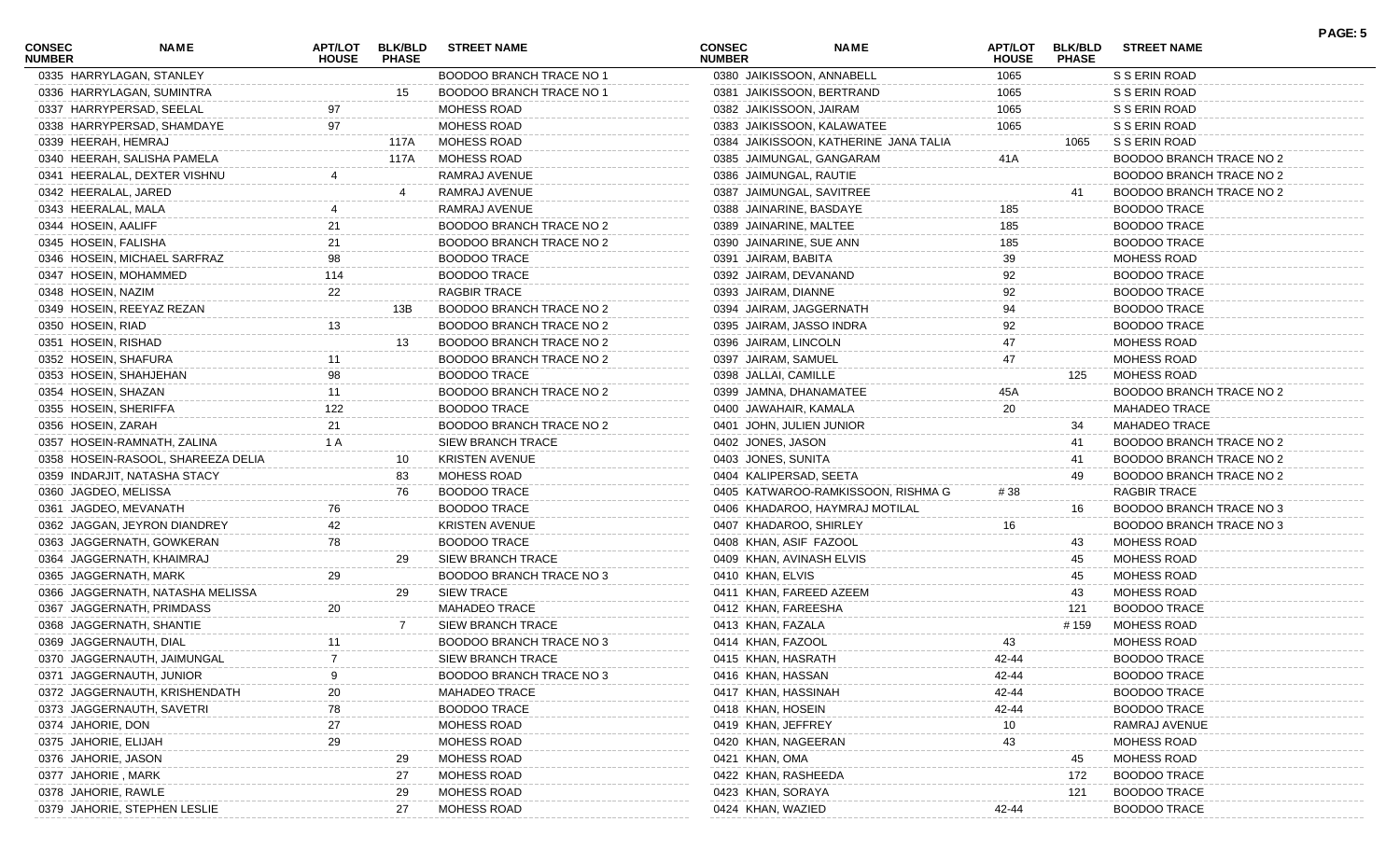| <b>CONSEC</b><br><b>NUMBER</b> | NAME                                  | APT/LOT<br><b>HOUSE</b> | <b>BLK/BLD</b><br><b>PHASE</b> | <b>STREET NAME</b>              | <b>CONSEC</b><br><b>NUMBER</b> | <b>NAME</b>                       | <b>APT/LOT</b><br><b>HOUSE</b> | <b>BLK/BLD</b><br><b>PHASE</b> | <b>STREET NAME</b>              | PAGE: 6 |
|--------------------------------|---------------------------------------|-------------------------|--------------------------------|---------------------------------|--------------------------------|-----------------------------------|--------------------------------|--------------------------------|---------------------------------|---------|
| 0425 KHAN, WAZIR               |                                       | 42-44                   |                                | <b>BOODOO TRACE</b>             |                                | 0470 MADAN MANOO, KHEMRAJ         | 34B                            |                                | BOODOO BRANCH TRACE NO 1        |         |
|                                | 0426 KHAN JAIRAM, KEISHA KALISHA      |                         | 47                             | MOHESS ROAD                     |                                | 0471 MAHABIR, ANTHONY             | 17A                            |                                | BOODOO BRANCH TRACE NO 2        |         |
|                                | 0427 KHAN-SINANAN, FARIDA             |                         | 10                             | RAMRAJ AVENUE                   | 0472 MAHABIR, ASHA             |                                   | 10                             |                                | <b>MAHADEO TRACE</b>            |         |
| 0428 KING, JONATHAN            |                                       |                         |                                | <b>BOODOO BRANCH TRACE NO 1</b> |                                | 0473 MAHABIR, CHELSEA ZAVIER      |                                | 17A                            | BOODOO BRANCH TRACE NO 2        |         |
| 0429 KISSOON, ABBIGAIL         |                                       | LP175                   |                                | S S ERIN ROAD                   | 0474 MAHABIR, CYNTHIA          |                                   | 172                            |                                | <b>BOODOO TRACE</b>             |         |
|                                | 0430 KISSOON, ABBISHAA                | LP175                   |                                | S S ERIN ROAD                   |                                | 0475 MAHABIR, DEBBIE ANNA         |                                | 39                             | BOODOO BRANCH TRACE NO 3        |         |
| 0431 KISSOON, AJESH            |                                       | LP 175                  |                                | S S ERIN ROAD                   |                                | 0476 MAHABIR, GOURISHANKAR        |                                | 189                            | <b>BOODOO TRACE</b>             |         |
| 0432 KISSOON, ALICIA           |                                       |                         |                                | <b>JAMOONIE TRACE</b>           | 0477 MAHABIR, KEVIN            |                                   | 29                             |                                | BOODOO BRANCH TRACE NO 3        |         |
|                                | 0433 KISSOON, AMBIKA DEOKIE           | LP 6                    |                                | <b>RAGBIR TRACE</b>             | 0478 MAHABIR, LISA             |                                   |                                | 39                             | BOODOO BRANCH TRACE NO 3        |         |
| 0434 KISSOON, AMIT             |                                       | LP <sub>6</sub>         |                                | <b>RAGBIR TRACE</b>             |                                | 0479 MAHABIR, MARIA MARLA         |                                | 198                            | <b>BOODOO TRACE</b>             |         |
| 0435 KISSOON, AVINASH          |                                       | LP175                   |                                | S S ERIN ROAD                   | 0480 MAHABIR, MOLLY            |                                   | 10                             |                                | <b>MAHADEO TRACE</b>            |         |
|                                | 0436 KISSOON, DHARAMRAJ               | 13                      |                                | <b>JAMOONIE TRACE</b>           | 0481 MAHABIR, NIGEL            |                                   | 26A                            |                                | <b>BOODOO TRACE</b>             |         |
|                                | 0437 KISSOON, KAMAL KUMAR             | LP175                   |                                | S S ERIN ROAD                   |                                | 0482 MAHABIR, PHULMATTEE L        | 189                            |                                | <b>BOODOO TRACE</b>             |         |
| 0438 KISSOON, KEN              |                                       |                         |                                | <b>JAMOONIE TRACE</b>           |                                | 0483 MAHABIR, RUDRANATH           |                                | 189                            | <b>BOODOO TRACE</b>             |         |
|                                | 0439 KISSOON, MEERA FIONA             | LP175                   |                                | S S ERIN ROAD                   |                                | 0484 MAHABIR, SANJIV NIGEL        |                                | 26A                            | <b>BOODOO TRACE</b>             |         |
| 0440 KISSOON, RADICA           |                                       | LP175                   |                                | S S ERIN ROAD                   | 0485 MAHABIR, SHELLY           |                                   |                                | 17 A                           | BOODOO BRANCH TRACE NO 2        |         |
| 0441 KISSOON, RUSSELL          |                                       | 5                       |                                | <b>JAMOONIE TRACE</b>           |                                | 0486 MAHABIR, SUNILDATH           |                                | 15                             | MOHESS ROAD                     |         |
| 0442 KISSOON, SARENA           |                                       |                         | 95C                            | <b>MOHESS ROAD</b>              | 0487 MAHABIR, USHA             |                                   | 10                             |                                | <b>MAHADEO TRACE</b>            |         |
|                                | 0443 KOWLESSAR-SEECHARAN, ANNUSHIKA K | 1061                    |                                | S S ERIN ROAD                   |                                | 0488 MAHABIR, VICKASH DAMIAN      | 17A                            |                                | <b>BOODOO BRANCH TRACE NO 2</b> |         |
|                                | 0444 KUARSINGH, DESIREE BEVERLY ANGEL | 123D                    |                                | MOHESS ROAD                     |                                | 0489 MAHABIR, ZACHEZ ASAPH        | 17A                            |                                | BOODOO BRANCH TRACE NO 2        |         |
|                                | 0445 KUARSINGH, ERROL                 | 123                     |                                | MOHESS ROAD                     |                                | 0490 MAHADEO, PRAMATEE            | 32                             |                                | <b>KRISTEN AVENUE</b>           |         |
| 0446 KUARSINGH, KELLY          |                                       |                         | 123                            | MOHESS ROAD                     |                                | 0491 MAHARAJ, DEEPAK GAUTAM       | 145                            |                                | MOHESS ROAD                     |         |
|                                | 0447 KUARSINGH, KIMBERLY              | 123                     |                                | <b>MOHESS ROAD</b>              | 0492 MAHARAJ, DIANE            |                                   | 11                             |                                | <b>BOODOO TRACE</b>             |         |
|                                | 0448 KUARSINGH, NARINESINGH           | 123D                    |                                | MOHESS ROAD                     |                                | 0493 MAHARAJ, DIVYA GIRIJA        |                                | 145                            | <b>MOHESS ROAD</b>              |         |
|                                | 0449 KUARSINGH, POONIA                | 123                     |                                | MOHESS ROAD                     |                                | 0494 MAHARAJ, INDRADAYE           | 11                             |                                | <b>BOODOO TRACE</b>             |         |
|                                | 0450 KUARSINGH, RAJENDRA              | 123E                    |                                | MOHESS ROAD                     |                                | 0495 MAHARAJ, JAIWANTEE SOONDARIE | 1069                           |                                | S S ERIN ROAD                   |         |
|                                | 0451 KUARSINGH, TRISHALA EMILY        | 123C                    |                                | MOHESS ROAD                     |                                | 0496 MAHARAJ, KRISHNADATH         | 1069                           |                                | S S ERIN ROAD                   |         |
| 0452 LAL, ANDREA               |                                       |                         | 65                             | MOHESS ROAD                     |                                | 0497 MAHARAJ, ONELLA PARBATEE     |                                | 13                             | SIEW BRANCH TRACE               |         |
| 0453 LALL, INDRAMATIE          |                                       | 31                      |                                | BOODOO BRANCH TRACE NO 2        |                                | 0498 MAHARAJ, PAMELA ASHA         |                                | A1                             | BOODOO BRANCH TRACE NO 3        |         |
| 0454 LALL, KISHMAWTIE          |                                       | 31                      |                                | BOODOO BRANCH TRACE NO 2        |                                | 0499 MAHARAJ, RADHICA             | 11                             |                                | <b>BOODOO TRACE</b>             |         |
| 0455 LALL, NICHOLAS            |                                       | 65B                     |                                | <b>MOHESS ROAD</b>              |                                | 0500 MAHARAJ, RAMDAI DIAMANIAH    | 1063                           |                                | S S ERIN ROAD                   |         |
|                                | 0456 LALL, VIRENDRA ROSHAN            |                         | 71                             | MOHESS ROAD                     |                                | 0501 MAHARAJ, RAMRAJEE            | 1095                           |                                | S S ERIN ROAD                   |         |
|                                | 0457 LALL-BOODRAM, ROHINIE            | 31                      |                                | BOODOO BRANCH TRACE NO 2        |                                | 0502 MAHARAJ, RAMRATIE            | 192                            |                                | <b>BOODOO TRACE</b>             |         |
|                                | 0458 LATCHMAN, RYAN TEJ               | 63                      |                                | <b>BOODOO TRACE</b>             |                                | 0503 MAHARAJ-GOSINE, MARSHA P     |                                | 139                            | MOHESS ROAD                     |         |
| 0459 LATCHMAN, STEVE           |                                       |                         |                                | <b>BOODOO TRACE</b>             |                                | 0504 MAHARAJ-RAMLAL, ANITA RADHA  |                                | 1095                           | S S ERIN ROAD                   |         |
|                                | 0460 LATCHMI PERSAD, ASHLEY           |                         | 34                             | <b>MAHADEO TRACE</b>            |                                | 0505 MAHASE-SEUNATH, SEETA        | $5\phantom{.0}$                |                                | <b>BOODOO TRACE</b>             |         |
|                                | 0461 LATCHMI PERSAD, NARESH           |                         | 34                             | <b>MAHADEO TRACE</b>            |                                | 0506 MAHESS, AMILYO STEVEN        |                                | 143B                           | <b>MOHESS ROAD</b>              |         |
| 0462 LEE, ROSEMARY             |                                       |                         | 119                            | MOHESS ROAD                     | 0507 MAHESS, KAMINI            |                                   |                                | 143B                           | MOHESS ROAD                     |         |
|                                | 0463 LOPAC, ZORINA OMA                |                         |                                | <b>BOODOO TRACE</b>             |                                | 0508 MANCHABALI, RAZIA            |                                | A7                             | BOODOO BRANCH TRACE NO 3        |         |
| 0464 LUTCHMAN, ADESH           |                                       | 172                     |                                | <b>BOODOO TRACE</b>             | 0509 MANGROO, AKASH            |                                   | 178                            |                                | <b>BOODOO TRACE</b>             |         |
|                                | 0465 LUTCHMAN, DHANRAJIE              | 172                     |                                | <b>BOODOO TRACE</b>             |                                | 0510 MANGROO, BAIDWATTIE          | 178                            |                                | <b>BOODOO TRACE</b>             |         |
|                                | 0466 LUTCHMAN, DINESH                 | 172                     |                                | <b>BOODOO BRANCH TRACE</b>      | 0511 MANGROO, JAGLAL           |                                   | 162                            |                                | <b>BOODOO TRACE</b>             |         |
| 0467 MADAN, BASWATTI           |                                       |                         | 34B                            | BOODOO BRANCH TRACE NO          |                                | 0512 MANGROO, LESTER AMAR         | 178                            |                                | <b>BOODOO TRACE</b>             |         |
| 0468 MADAN, NIRMALA            |                                       | 34B                     |                                | <b>BOODOO BRANCH TRACE NO *</b> | 0513 MANGROO, NESHA            |                                   | 162                            |                                | <b>BOODOO TRACE</b>             |         |
|                                | 0469 MADAN BICKRAJ, LATCHMIN          | 34B                     |                                | <b>BOODOO BRANCH TRACE NO *</b> |                                | 0514 MANKASINGH-MUNILAL, RADICA   |                                | 63                             | SIEW BRANCH TRACE               |         |
|                                |                                       |                         |                                |                                 |                                |                                   |                                |                                |                                 |         |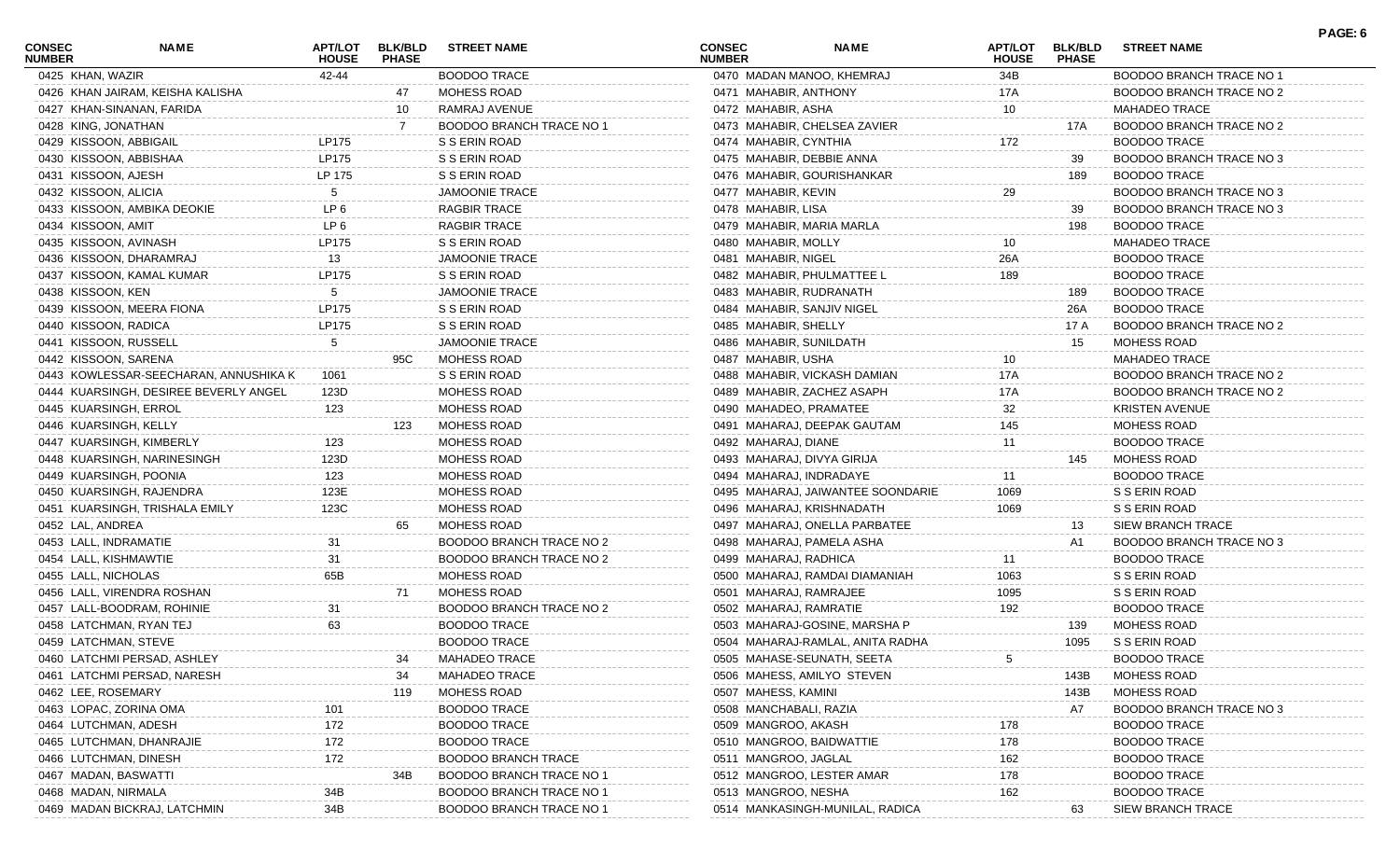| <b>CONSEC</b><br><b>NUMBER</b> | NAME                             | <b>APT/LOT</b><br><b>HOUSE</b> | <b>BLK/BLD</b><br><b>PHASE</b> | <b>STREET NAME</b>              | <b>CONSEC</b><br><b>NUMBER</b> | <b>NAME</b>                       | <b>APT/LOT</b><br><b>HOUSE</b> | <b>BLK/BLD</b><br><b>PHASE</b> | <b>STREET NAME</b>             | <b>PAGE: 7</b> |
|--------------------------------|----------------------------------|--------------------------------|--------------------------------|---------------------------------|--------------------------------|-----------------------------------|--------------------------------|--------------------------------|--------------------------------|----------------|
|                                | 0515 MANMOHAN, NIGEL STEPHEN     |                                | 3                              | <b>BOODOO TRACE</b>             | 0560 MOHAMMED, ZAHIR           |                                   | 133                            |                                | MOHESS ROAD                    |                |
| 0516 MANOHAR, DIPAK            |                                  | 1087                           |                                | S S ERIN ROAD                   | 0561 MOHAMMED, ZAHIYDA         |                                   |                                | 133                            | MOHESS ROAD                    |                |
| 0517 MANOHAR, KAWAL            |                                  | 1087                           |                                | S S ERIN ROAD                   | 0562 MOHAMMED, ZANIFA          |                                   | 133                            |                                | <b>MOHESS ROAD</b>             |                |
|                                | 0518 MANOHAR, KESHAVA            |                                | 1087                           | S S ERIN ROAD                   | 0563 MOHAMMED, ZORAYDA         |                                   |                                | 133                            | MOHESS ROAD                    |                |
| 0519 MANOHAR, SITA             |                                  | 1087                           |                                | S S ERIN ROAD                   | 0564 MOHAMMED, ZORINA          |                                   | 137                            |                                | <b>MOHESS ROAD</b>             |                |
| 0520 MANOO, MADAN              |                                  | 34B                            |                                | <b>BOODOO BRANCH TRACE NO 1</b> |                                | 0565 MOHAMMED RAMKISSOON, ZULAKHA |                                | 48                             | BOODOO BRANCH TRACE NO 2       |                |
| 0521 MARAJ, SAISNARINE         |                                  | 1069                           |                                | S S ERIN ROAD                   |                                | 0566 MOHAMMED-HAMID, NARISHA      | 122                            |                                | <b>BOODOO TRACE</b>            |                |
|                                | 0522 MASSIAH, MELISSA CINDY      | LOT 30                         |                                | <b>KRISTEN AVENUE</b>           | 0567 MOHAN-KHAN, NEELA         |                                   | 42-44                          |                                | <b>BOODOO TRACE</b>            |                |
|                                | 0523 MATAPALLET, SURESH          | 17A                            |                                | <b>SARA DRIVE</b>               |                                | 0568 MOHESS, CHANKUMARIE          | 103                            |                                | <b>MOHESS ROAD</b>             |                |
| 0524 MEETOO, KANHAI            |                                  | 41                             |                                | BOODOO BRANCH TRACE NO 2        | 0569 MOHESS, DANNY             |                                   | 180                            |                                | <b>BOODOO TRACE</b>            |                |
| 0525 MEETOO, MOHANIE           |                                  |                                |                                | BOODOO BRANCH TRACE NO 2        | 0570 MOHESS, ELVIS             |                                   | 103                            |                                | <b>MOHESS ROAD</b>             |                |
| 0526 MEETOO, SUNIL             |                                  | 41B                            |                                | BOODOO BRANCH TRACE NO 2        |                                | 0571 MOHESS, ISARDATH RAJ         | 103                            |                                | <b>MOHESS ROAD</b>             |                |
|                                | 0527 MOHAMED, FAZAL MAHAMOOD     |                                | 96A                            | <b>BOODOO TRACE</b>             | 0572 MOHESS, KARAN             |                                   | 143B                           |                                | <b>MOHESS ROAD</b>             |                |
|                                | 0528 MOHAMED, FAZEEDA SARAH      | 96A                            |                                | <b>BOODOO TRACE</b>             | 0573 MOHESS, NADIRA            |                                   | 98E                            |                                | BOODOO BRANCH TRACE NO 2       |                |
| 0529 MOHAMED, FAZIA            |                                  | 96A                            |                                | <b>BOODOO TRACE</b>             | 0574 MOHESS, ROMONA            |                                   | 180                            |                                | <b>BOODOO TRACE</b>            |                |
| 0530 MOHAMED, ZUBIDA           |                                  | 96A                            |                                | <b>BOODOO TRACE</b>             |                                | 0575 MOHESS, TENA MAUREEN         |                                | 180                            | <b>BOODOO TRACE</b>            |                |
|                                | 0531 MOHAMMED, AFZAL SHAWN       | 137                            |                                | MOHESS ROAD                     | 0576 MOHESS, VICTORIA          |                                   |                                | 180                            | <b>BOODOO TRACE</b>            |                |
|                                | 0532 MOHAMMED, ANEESA            |                                | 135                            | <b>MOHESS ROAD</b>              | 0577 MOHESS, YAMUNA            |                                   |                                | LOT #9                         | <b>RAGBIR TRACE</b>            |                |
|                                | 0533 MOHAMMED, FATIMA            | 116                            |                                | <b>BOODOO TRACE</b>             |                                | 0578 MOONILAL, CASHMATIE          | LP17                           |                                | <b>SIEW TRACE</b>              |                |
|                                | 0534 MOHAMMED, FEROZA            | 137                            |                                | <b>MOHESS ROAD</b>              | 0579 MOONILAL, JASON           |                                   |                                | LP17                           | <b>SIEW TRACE</b>              |                |
|                                | 0535 MOHAMMED, FYZOOL            | 137                            |                                | MOHESS ROAD                     | 0580 MOONILAL, JUGMOHAN        |                                   | <b>LP17</b>                    |                                | <b>SIEW TRACE</b>              |                |
|                                | 0536 MOHAMMED, HAFEENA           | 137                            |                                | MOHESS ROAD                     |                                | 0581 MOONILAL SINGH, PRITHEE      | 1081                           |                                | S S ERIN ROAD                  |                |
|                                | 0537 MOHAMMED, HAFFIZUL          | 213 B                          |                                | S S ERIN ROAD                   |                                | 0582 MOONILAL SINGH, RYAN TILAK   |                                | 1081                           | S S ERIN ROAD                  |                |
|                                | 0538 MOHAMMED, HANIFFA           | 133                            |                                | MOHESS ROAD                     |                                | 0583 MOONILALSINGH, MALA          | 1081                           |                                | S S ERIN ROAD                  |                |
|                                | 0539 MOHAMMED, HASSIMOON         | 135                            |                                | MOHESS ROAD                     | 0584 MOONOO, PARBATIE          |                                   |                                | 13                             | <b>SIEW TRACE</b>              |                |
| 0540 MOHAMMED, IMTIAZ          |                                  | 137                            |                                | <b>MOHESS ROAD</b>              | 0585 MOONOO, SOOKRAJ           |                                   | 13                             |                                | <b>SIEW TRACE</b>              |                |
|                                | 0541 MOHAMMED, JUMADEEN          | 120                            |                                | BOODOO TRACE                    | 0586 MOORALI, KRISHNA          |                                   |                                | 160                            | <b>BOODOO TRACE</b>            |                |
|                                | 0542 MOHAMMED, KASSIM            | 116                            |                                | <b>BOODOO BRANCH TRACE</b>      | 0587 MOORALI, RIA              |                                   |                                | 160                            | <b>BOODOO TRACE</b>            |                |
|                                | 0543 MOHAMMED, MANSOOR           | 120                            |                                | <b>BOODOO TRACE</b>             | 0588 MORALI, NICHOLAS          |                                   |                                | 160                            | <b>BOODOO TRACE</b>            |                |
|                                | 0544 MOHAMMED, MARLENE HANNAH    | 133                            |                                | MOHESS ROAD                     |                                | 0589 MORALI, RIANNA VIJAYA        | 160                            |                                | <b>BOODOO TRACE</b>            |                |
|                                | 0545 MOHAMMED, NANKI KHATIJA     | 133                            |                                | MOHESS ROAD                     | 0590 MORALI, RICKY JAI         |                                   | 160                            |                                | <b>BOODOO TRACE</b>            |                |
| 0546 MOHAMMED, NASIR           |                                  | 137C                           |                                | MOHESS ROAD                     |                                | 0591 MOSES, CHANDRAWATIE          |                                | 191A                           | S S ERIN ROAD                  |                |
|                                | 0547 MOHAMMED, NURISA            | 191                            |                                | S S ERIN ROAD                   | 0592 MOSES, SHARON ANN         |                                   | 191                            |                                | S S ERIN ROAD                  |                |
|                                | 0548 MOHAMMED, PARBATIE          | 35                             |                                | MOHESS ROAD                     |                                | 0593 MOSES, STANLEY HIMCHAND      | 191                            |                                | S S ERIN ROAD                  |                |
|                                | 0549 MOHAMMED, SHAFFICUL         | 137                            |                                | MOHESS ROAD                     |                                | 0594 MOTILAL, AARON MARK          | 173                            |                                | S S ERIN ROAD                  |                |
|                                | 0550 MOHAMMED, SHAFYIET          |                                |                                | RAGBIR TRACE                    | 0595 MOTILAL, DEOSATTEE        |                                   | 205                            |                                | S S ERIN ROAD                  |                |
|                                | 0551 MOHAMMED, SHAKIR            |                                |                                | MOHESS ROAD                     |                                | 0596 MOTILAL, SHERYL NICOLE       |                                |                                | S S ERIN ROAD                  |                |
|                                | 0552 MOHAMMED, SHAMEER           | 133<br>133                     |                                | MOHESS ROAD                     | 0597 MUNGAL, ASHA              |                                   | 203B                           |                                | <b>BOODOO TRACE</b>            |                |
|                                | 0553 MOHAMMED, SHAMIR            |                                |                                | MOHESS ROAD                     |                                |                                   | 60                             |                                | <b>BOODOO TRACE</b>            |                |
|                                |                                  | 133                            |                                |                                 | 0598 MUNGAL, DINANATH          |                                   | 60                             |                                |                                |                |
|                                | 0554 MOHAMMED, SHARIZA           | 123                            |                                | MOHESS ROAD                     | 0599 MUNGAL, RAMNARINE         |                                   | 60                             |                                | <b>BOODOO TRACE</b>            |                |
|                                | 0555 MOHAMMED, SHAZEEDA KIMBERLY | 155                            |                                | <b>BOODOO TRACE</b>             |                                | 0600 MUNGAL-RAMESAR, PARBATIE     | 42                             |                                | <b>MAHADEO TRACE</b>           |                |
|                                | 0556 MOHAMMED, SHERINA           | 116                            |                                | <b>BOODOO BRANCH TRACE</b>      |                                | 0601 MUNILAL, DESTINY MELISSA     |                                | 35                             | <b>SIEW BRANCH TRACE</b>       |                |
|                                | 0557 MOHAMMED, SHERRIDA          | 172                            |                                | <b>BOODOO TRACE</b>             | 0602 MUNILAL, DEVAND           |                                   |                                |                                | <b>BOODOO BRANCH TRACE NO:</b> |                |
| 0558 MOHAMMED, WAZIR           |                                  | 137                            |                                | MOHESS ROAD                     | 0603 MUNILAL, KARAMCHAN        |                                   | 63                             |                                | BOODOO BRANCH TRACE NO 3       |                |
|                                | 0559 MOHAMMED, ZAFIRAH ALIYAH    |                                | 133                            | <b>BOODOO TRACE</b>             |                                | 0604 MUNILAL, NIGEL ANTHONY       |                                | #35                            | SIEW BRANCH TRACE              |                |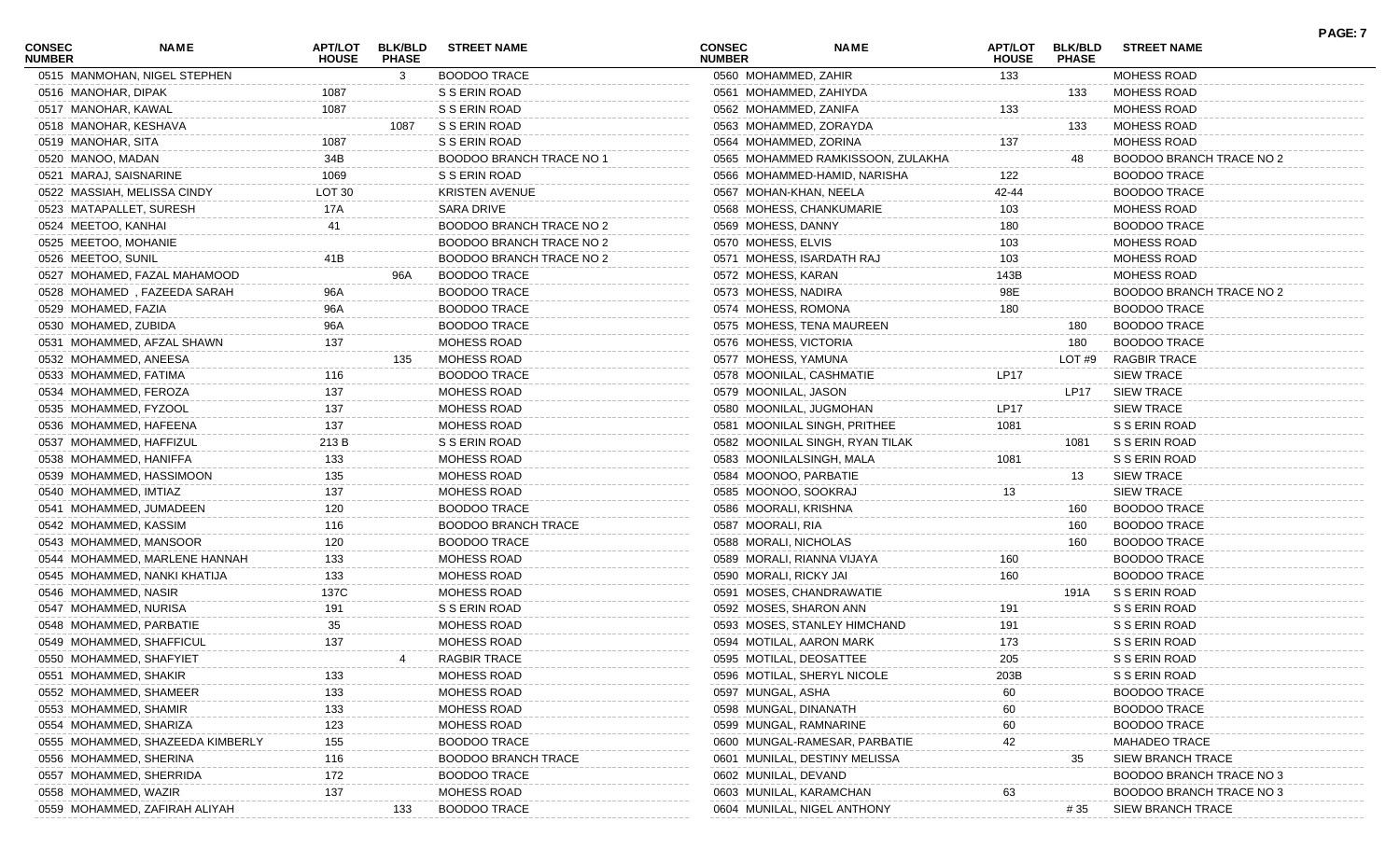| <b>CONSEC</b><br><b>NUMBER</b> | <b>NAME</b>                            | <b>APT/LOT</b><br><b>HOUSE</b> | <b>BLK/BLD</b><br><b>PHASE</b> | <b>STREET NAME</b>              | <b>CONSEC</b><br><b>NUMBER</b> | <b>NAME</b>                       | <b>APT/LOT</b><br><b>HOUSE</b> | <b>BLK/BLD</b><br><b>PHASE</b> | <b>STREET NAME</b>       | PAGE: 8 |
|--------------------------------|----------------------------------------|--------------------------------|--------------------------------|---------------------------------|--------------------------------|-----------------------------------|--------------------------------|--------------------------------|--------------------------|---------|
|                                | 0605 MUNILAL, OMAWATEE                 |                                | 63                             | <b>SIEW BRANCH TRACE</b>        |                                | 0650 PHIRANGEE, VEDA MOHINI       | 1113                           |                                | S S ERIN ROAD            |         |
|                                | 0606 MUNILAL, SHARON DEOMATIE          |                                | # 35                           | <b>SIEW BRANCH TRACE</b>        |                                | 0651 PLUMMER, MOZEL CHRISTIE      |                                | 17                             | <b>MOHESS ROAD</b>       |         |
|                                | 0607 NAGEE-PERSAD, NATALIE ALLANA      | APT B                          | LOT 7                          | <b>KRISTEN AVENUE</b>           |                                | 0652 POLIAH, JAYADEV LOKABHAVANA  |                                | # 17                           | MOHESS ROAD              |         |
| 0608 NANAN, RICHARD            |                                        |                                | 11                             | RAMRAJ AVENUE                   | 0653 POONRAM-SINGH, ELLA       |                                   | 48                             |                                | <b>BOODOO TRACE</b>      |         |
|                                | 0609 NANAN-SAMLAL, LISA                |                                | 156                            | RAMRAJ AVENUE                   |                                | 0654 PRAIMDASS-SEEJATTAN, RHEA    | 1105                           |                                | S S ERIN ROAD            |         |
|                                | 0610 NANDLALSINGH, LAURA DEENA         |                                |                                | <b>MAHADEO TRACE</b>            |                                | 0655 PREMCHAN, KAILASH KAMAL      |                                | 5                              | <b>KRISTEN AVENUE</b>    |         |
|                                | 0611 NANDRAM, ADRIAN JAMES             |                                |                                | <b>BOODOO TRACE</b>             |                                | 0656 RACKAL, JESSIE CHRISTIANA    | $\overline{2}$                 |                                | <b>RAGBIR TRACE</b>      |         |
| 0612 NANDRAM, ANDRE            |                                        |                                |                                | <b>BOODOO TRACE</b>             |                                | 0657 RACKAL, RAYMOND DEO          |                                | $\mathbf{2}$                   | <b>RAGBIR TRACE</b>      |         |
|                                | 0613 NANDRAM, DHANRAJIE DANWANTIA      | 18                             |                                | <b>BOODOO TRACE</b>             | 0658 RACKAL, RIA VASHTI        |                                   |                                | $\overline{2}$                 | <b>RAGBIR TRACE</b>      |         |
|                                | 0614 NANDRAM, REBECCA ADRIANNA         |                                | 18                             | <b>BOODOO TRACE</b>             | 0659 RAGBIR, MOOKESH           |                                   | 22                             |                                | <b>MAHADEO TRACE</b>     |         |
|                                | 0615 NANDRAM, SHERRY ANN ESTHER        |                                |                                | <b>BOODOO TRACE</b>             | 0660 RAGBIR, NAROD             |                                   | 22                             |                                | <b>MAHADEO TRACE</b>     |         |
|                                | 0616 PAHALWAN, ASHRAPH                 | 98                             |                                | <b>BOODOO TRACE</b>             |                                | 0661 RAGBIR, SABRENA JHOTI DEVI   | 22                             |                                | <b>MAHADEO TRACE</b>     |         |
|                                | 0617 PAHALWAN, BERNICE SUMINTRA        |                                | 30                             | BOODOO BRANCH TRACE NO 2        | 0662 RAGBIR, SAHADEO           |                                   | 22                             |                                | <b>MAHADEO TRACE</b>     |         |
|                                | 0618 PAHALWAN, KHALEEM NICHOLAS J      |                                | 98                             | <b>BOODOO TRACE</b>             | 0663 RAGBIR, SAVINA            |                                   |                                | 22                             | <b>MAHADEO TRACE</b>     |         |
|                                | 0619 PAHALWAN, KHALID CRAIG ANDERSON   |                                |                                | <b>BOODOO TRACE</b>             | 0664 RAGHOONATH, ANMOL         |                                   | 5B                             |                                | <b>SIEW BRANCH TRACE</b> |         |
|                                | 0620 PAHALWAN, KHALIFFA ASHELY ALLYSON | 98                             |                                | <b>BOODOO TRACE</b>             |                                | 0665 RAGHUNANAN, DHARMENDRA HARRY | 42                             |                                | BOODOO BRANCH TRACE NO 2 |         |
| 0621 PAHALWAN, NAZIRA          |                                        | 98                             |                                | <b>BOODOO TRACE</b>             | 0666 RAGHUNANAN, HARRY         |                                   |                                |                                | BOODOO BRANCH TRACE NO 2 |         |
|                                | 0622 PAHALWAN, RAFFICK                 | 30                             |                                | <b>BOODOO BRANCH TRACE NO 2</b> |                                | 0667 RAGHUNANAN, KAMLOWTIE        | 42                             |                                | BOODOO BRANCH TRACE NO 2 |         |
|                                | 0623 PAHALWAN, SHAFFIE                 | 98                             |                                | <b>BOODOO TRACE</b>             |                                | 0668 RAGHUNANAN, RAMDEO           | 46                             |                                | BOODOO BRANCH TRACE NO 2 |         |
| 0624 PAPIT, KYLE               |                                        |                                | 185                            | <b>BOODOO TRACE</b>             |                                | 0669 RAGOONANAN, CHANDRA          |                                | 3                              | <b>BOODOO TRACE</b>      |         |
| 0625 PAPIT, SHEVANAND          |                                        | 185                            |                                | <b>BOODOO TRACE</b>             |                                | 0670 RAGOONANAN, DEVANAND         |                                |                                | <b>BOODOO TRACE</b>      |         |
| 0626 PARBHOO, ADRIAN           |                                        |                                | 88                             | <b>BOODOO TRACE</b>             |                                | 0671 RAHAMUT, DENISE ZAKIYA       | 127                            |                                | <b>BOODOO TRACE</b>      |         |
| 0627 PARBHOO, GENEVE           |                                        |                                | 88                             | <b>BOODOO TRACE</b>             | 0672 RAJU, BRIDGEMA            |                                   | 6                              |                                | <b>KRISTEN AVENUE</b>    |         |
| 0628 PARBHOO, INDAR            |                                        | 88                             |                                | <b>BOODOO TRACE</b>             | 0673 RAJU, KAILASH             |                                   |                                |                                | <b>KRISTEN AVENUE</b>    |         |
| 0629 PARBHOO, PEARL            |                                        | 88                             |                                | <b>BOODOO TRACE</b>             | 0674 RAJU, RAYMOND             |                                   |                                |                                | <b>KRISTEN AVENUE</b>    |         |
| 0630 PARMASSAR, LILY           |                                        | 1079                           |                                | S S ERIN ROAD                   | 0675 RAMALIE, JAMEELA          |                                   | 13A                            |                                | BOODOO BRANCH TRACE NO 2 |         |
|                                | 0631 PARMASSAR, SAMUEL MORGAN          |                                | 1079C                          | S S ERIN ROAD                   | 0676 RAMALIE, NADIA            |                                   | 13A                            |                                | BOODOO BRANCH TRACE NO 2 |         |
| 0632 PATRICK, REYNOLD          |                                        |                                | 21                             | MOHESS ROAD                     | 0677 RAMALIE, NAIM             |                                   |                                | 13A                            | BOODOO BRANCH TRACE NO 2 |         |
|                                | 0633 PERSAD, BINDUMATEE                | 192                            |                                | <b>BOODOO TRACE</b>             | 0678 RAMALIE, NIZAM            |                                   | 13A                            |                                | BOODOO BRANCH TRACE NO 2 |         |
| 0634 PERSAD, DOLEY             |                                        |                                |                                | <b>MAHADEO TRACE</b>            | 0679 RAMBARAN, ANGANEE         |                                   | 137                            |                                | <b>BOODOO TRACE</b>      |         |
| 0635 PERSAD, DYANAND           |                                        | 132-134                        |                                | <b>BOODOO TRACE</b>             | 0680 RAMBARAN, ROSHAN          |                                   | 137                            |                                | <b>BOODOO TRACE</b>      |         |
|                                | 0636 PERSAD, NIRMALA NATALIE           | 137                            |                                | MOHESS ROAD                     | 0681 RAMBHARATH, SARAH         |                                   | 11                             |                                | <b>BOODOO TRACE</b>      |         |
|                                | 0637 PERSAD, PRAVINDA SATAMAND         | 132-134                        |                                | <b>BOODOO TRACE</b>             |                                | 0682 RAMCHARAN, DIPNARINE         | 158                            |                                | <b>BOODOO TRACE</b>      |         |
| 0638 PERSAD, RADICA            |                                        |                                |                                | <b>MAHADEO TRACE</b>            | 0683 RAMCHARAN, SYLVIE         |                                   | 158                            |                                | <b>BOODOO TRACE</b>      |         |
| 0639 PERSAD, RAJESH            |                                        | 32                             |                                | <b>MAHADEO TRACE</b>            |                                | 0684 RAMCHARAN-MAHARAJ, KATHLEEN  | 145                            |                                | <b>MOHESS ROAD</b>       |         |
|                                | 0640 PERSAD, SAIVA SAVEESHA            |                                | 132-134                        | <b>BOODOO TRACE</b>             | 0685 RAMCHARITAR, AMRISH       |                                   | 16                             |                                | RAGBIR TRACE             |         |
| 0641 PERSAD, SHANTI            |                                        | 132-134                        |                                | <b>BOODOO TRACE</b>             | 0686 RAMCHARITAR, ANITA        |                                   |                                | 16                             | RAGBIR TRACE             |         |
| 0642 PERSAD, SHIVA             |                                        |                                |                                | <b>MAHADEO TRACE</b>            |                                | 0687 RAMCHARITAR, BASMATEE        | 12                             |                                | <b>RAGBIR TRACE</b>      |         |
| 0643 PERSAD, SUNILDUTT         |                                        | LP <sub>2</sub>                |                                | MAHADEO TRACE                   |                                | 0688 RAMCHARITAR, GANGAPERSAD     |                                |                                | RAGBIR TRACE             |         |
| 0644 PERSAD, USHA              |                                        | 192                            |                                | <b>BOODOO TRACE</b>             |                                | 0689 RAMCHARITAR, KAVITA ANJANI   |                                | 12                             | <b>RAGBIR TRACE</b>      |         |
|                                | 0645 PERSAD MAHARAJ, SIMION            | 15                             |                                | BOODOO BRANCH TRACE NO          | 0690 RAMCHARITAR, NAZIFA       |                                   | 16                             |                                | <b>RAGBIR TRACE</b>      |         |
|                                | 0646 PERSAD-CHULHAN, SITA              |                                | 44                             | <b>RAGBIR TRACE</b>             |                                | 0691 RAMCHARITAR, NEISHA POOJA    | 12                             |                                | <b>RAGBIR TRACE</b>      |         |
|                                | 0647 PERSAID, RAGENDRA                 | LP24                           |                                | <b>MAHADEO TRACE</b>            | 0692 RAMCHARITAR, RANJIT       |                                   | 16                             |                                | <b>RAGBIR TRACE</b>      |         |
| 0648 PHIRANGEE, BARRY          |                                        |                                | 1113E                          | S S ERIN ROAD                   |                                | 0693 RAMCHARITAR, ROOPCHAND       | $12 \overline{ }$              |                                | <b>RAGBIR TRACE</b>      |         |
|                                | 0649 PHIRANGEE, SARAH BARIKA           | 1113                           |                                | S S ERIN ROAD                   |                                | 0694 RAMCHARITAR, SHIVANAN        | 12                             |                                | RAGBIR TRACE             |         |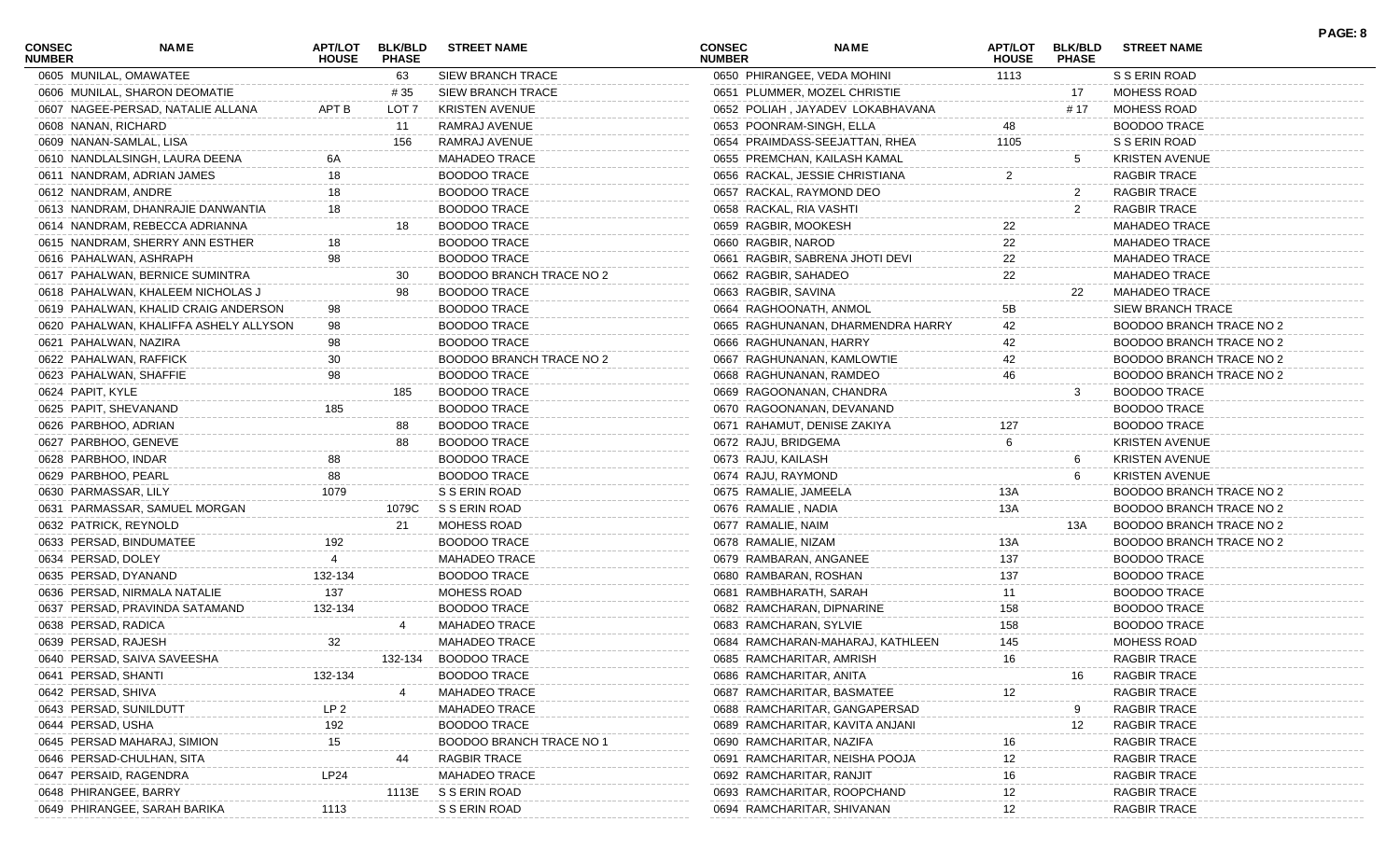| <b>CONSEC</b><br><b>NUMBER</b> | <b>NAME</b>                       | <b>HOUSE</b> | <b>PHASE</b> | APT/LOT BLK/BLD STREET NAME     | <b>CONSEC</b><br><b>NUMBER</b> | <b>NAME</b>                        | APT/LOT<br><b>HOUSE</b> | <b>PHASE</b> | BLK/BLD STREET NAME             | , <u>nul</u> .j |
|--------------------------------|-----------------------------------|--------------|--------------|---------------------------------|--------------------------------|------------------------------------|-------------------------|--------------|---------------------------------|-----------------|
|                                | 0695 RAMDASS, JAGDAYE             |              | 61           | MOHESS ROAD                     |                                | 0740 RAMKISSOON, RADHA SHARON      | 52                      |              | <b>BOODOO BRANCH TRACE NO 2</b> |                 |
|                                | 0696 RAMDASS-RAMDEEN, ROMA        | 22           |              | <b>BOODOO TRACE</b>             |                                | 0741 RAMKISSOON, ROBIN             | 52                      |              | BOODOO BRANCH TRACE NO 2        |                 |
|                                | 0697 RAMDEEN, ANDRA KRISTY        | 22           |              | <b>BOODOO TRACE</b>             |                                | 0742 RAMKISSOON, ROOPNARINE GLEN   | 56                      |              | <b>BOODOO BRANCH TRACE NO 2</b> |                 |
|                                | 0698 RAMDEEN, ANNISSA RAJANDAYE   | 74           |              | <b>BOODOO TRACE</b>             |                                | 0743 RAMKISSOON, ROUTIE            |                         | 23           | <b>BOODOO TRACE</b>             |                 |
|                                | 0699 RAMDEEN, KEEVAN DEVON        | 22           |              | <b>BOODOO TRACE</b>             |                                | 0744 RAMKISSOON, SAMWATIE          | 52                      |              | <b>BOODOO BRANCH TRACE NO 2</b> |                 |
|                                | 0700 RAMDEEN, KRISHENDATH         |              | 74           | <b>BOODOO TRACE</b>             |                                | 0745 RAMKISSOON, STERLIN           | 52                      |              | <b>BOODOO BRANCH TRACE NO 2</b> |                 |
|                                | 0701 RAMDEO, CARMEN               |              |              | <b>BOODOO BRANCH TRACE NO 2</b> |                                | 0746 RAMKISSOON, SUDESH            |                         | 52           | BOODOO BRANCH TRACE NO 2        |                 |
|                                | 0702 RAMDEO, GEETA                | 46           |              | BOODOO BRANCH TRACE NO 2        |                                | 0747 RAMKISSOON, YVONNE            | 6E                      |              | <b>MAHADEO TRACE</b>            |                 |
|                                | 0703 RAMDEO, HONOR ANDREA         | 211C         |              | S S ERIN ROAD                   |                                | 0748 RAMLAKHAN, DHANPATEAH         |                         | 13           | SIEW BRANCH TRACE               |                 |
|                                | 0704 RAMDEO, PRAKASH              | 46           |              | BOODOO BRANCH TRACE NO 2        |                                | 0749 RAMLAKHAN, KAVITA VICTORIA    | 80                      |              | <b>BOODOO TRACE</b>             |                 |
|                                | 0705 RAMDEO, PREMNATH             | 211C         |              | S S ERIN ROAD                   |                                | 0750 RAMLAKHAN, MERLE              | 80                      |              | <b>BOODOO TRACE</b>             |                 |
|                                | 0706 RAMDEO, RICHIE GABRIEL       |              | 46           | BOODOO BRANCH TRACE NO 2        |                                | 0751 RAMLAKHAN, MICHAEL            | 80                      |              | <b>BOODOO TRACE</b>             |                 |
|                                | 0707 RAMDEO, ROHIT                | 27A          |              | BOODOO BRANCH TRACE NO 2        |                                | 0752 RAMLAKHAN, RISHMA SURTI       | 80                      |              | <b>BOODOO TRACE</b>             |                 |
|                                | 0708 RAMDEO, SUNIL                | 27A          |              | BOODOO BRANCH TRACE NO 2        |                                | 0753 RAMLAKHAN, SACHIN SUNIL       |                         | 82           | <b>BOODOO TRACE</b>             |                 |
|                                | 0709 RAMDEO, VAIDEHI SHARI        | 211C         |              | S S ERIN ROAD                   |                                | 0754 RAMLAKHAN, SUNIL              | 82                      |              | <b>BOODOO TRACE</b>             |                 |
|                                | 0710 RAMDHAN, ANGELINA DANIELLA   |              | 74           | <b>BOODOO TRACE</b>             |                                | 0755 RAMLAL, ANN MARIE             | 21                      |              | <b>JAMOONIE TRACE</b>           |                 |
|                                | 0711 RAMDHAN, DOLLY               |              |              | <b>JAMOONIE TRACE</b>           |                                | 0756 RAMLAL, ANNETTE               | 58                      |              | <b>BOODOO TRACE</b>             |                 |
|                                | 0712 RAMDHANEE, VISHA             |              | 17           | <b>SARA DRIVE</b>               |                                | 0757 RAMLAL, DENNIS DEOKARAN       |                         | 95C          | MOHESS ROAD                     |                 |
|                                | 0713 RAMDIAL, CHARDA              | 6D.          |              | <b>MAHADEO TRACE</b>            |                                | 0758 RAMLAL, JESSIE ARNOLD         | 21                      |              | <b>JAMOONIE TRACE</b>           |                 |
|                                | 0714 RAMDIAL, NANDANEE            | 6D           |              | <b>MAHADEO TRACE</b>            | 0759 RAMLAL, LAURIN            |                                    |                         | 173          | <b>BOODOO TRACE</b>             |                 |
|                                | 0715 RAMESAR, AKASH PRAVIN        |              |              | <b>MAHADEO TRACE</b>            | 0760 RAMLAL, MUKESH            |                                    | 21                      |              | <b>JAMOONIE TRACE</b>           |                 |
|                                | 0716 RAMESAR, HARRICHARAN         |              | 62-64        | <b>BOODOO TRACE</b>             |                                | 0761 RAMLAL, NARINDRA              | 173                     |              | <b>BOODOO BRANCH TRACE</b>      |                 |
|                                | 0717 RAMESAR, NARINDRA MOOLCHAN   | 42.          |              | <b>MAHADEO TRACE</b>            | 0762 RAMLAL, NARUPA            |                                    | 173                     |              | <b>BOODOO TRACE</b>             |                 |
|                                | 0718 RAMESAR, RAKESH KEVIN        |              |              | <b>MAHADEO TRACE</b>            |                                | 0763 RAMLAL, PREMATEE              | 21A                     |              | <b>JAMOONIE TRACE</b>           |                 |
|                                | 0719 RAMESAR, RAMCHAN             |              |              | <b>MAHADEO TRACE</b>            |                                | 0764 RAMLAL, RAMPERSAD             | 12                      |              | <b>MAHADEO TRACE</b>            |                 |
|                                | 0720 RAMJEAWAN, NAVIN NETRAJ      | 18           |              | <b>RAGBIR TRACE</b>             | 0765 RAMLAL, TERRYL            |                                    | 21A                     |              | <b>JAMOONIE TRACE</b>           |                 |
|                                | 0721 RAMJIT, BASDEO               |              |              | RAMRAJ AVENUE                   | 0766 RAMLAL, WAYNE             |                                    | 21A                     |              | <b>JAMOONIE TRACE</b>           |                 |
|                                | 0722 RAMJIT, KISHEN SHAMEES       |              |              | RAMRAJ AVENUE                   |                                | 0767 RAMLOCHAN, DEONATH            | 19                      |              | <b>BOODOO TRACE</b>             |                 |
|                                | 0723 RAMJIT, ZINAH                |              |              | RAMRAJ AVENUE                   |                                | 0768 RAMLOCHAN, DEVIN ASHWIN       | 19                      |              | <b>BOODOO TRACE</b>             |                 |
|                                | 0724 RAMKISSOON, ALISA            | 52           |              | BOODOO BRANCH TRACE NO 2        |                                | 0769 RAMLOCHAN, GAITREE            |                         | 42           | <b>BOODOO BRANCH TRACE NO 2</b> |                 |
|                                | 0725 RAMKISSOON, ANIL             |              |              | BOODOO BRANCH TRACE NO 2        |                                | 0770 RAMLOCHAN, LEELAWATEE         | 19                      |              | <b>BOODOO TRACE</b>             |                 |
|                                | 0726 RAMKISSOON, BOBBY            |              | 48B          | BOODOO BRANCH TRACE NO 2        |                                | 0771 RAMLOGAN, RAMDAYE             | 1083                    |              | S S ERIN ROAD                   |                 |
|                                | 0727 RAMKISSOON, CHRIS            | 169          |              | MOHESS ROAD                     |                                | 0772 RAMLOGAN, RICKY               | 1083                    |              | S S ERIN ROAD                   |                 |
|                                | 0728 RAMKISSOON, DANESH           | 48B          |              | <b>BOODOO BRANCH TRACE NO 2</b> |                                | 0773 RAMLOGAN MANGROO, VICKY       |                         | LP6/1        | BOODOO BRANCH TRACE NO 1        |                 |
|                                | 0729 RAMKISSOON, DOLLY DHANPATIYA | 48           |              | BOODOO BRANCH TRACE NO 2        |                                | 0774 RAMLOGAN-RAMSUMAIR, ANN MARIE | 23                      |              | <b>BOODOO BRANCH TRACE NO 1</b> |                 |
|                                | 0730 RAMKISSOON, KAILASH          | 169          |              | MOHESS ROAD                     |                                | 0775 RAMNANAN, ARVIN SHIVA         | 133                     |              | BOODOO TRACE                    |                 |
|                                | 0731 RAMKISSOON, KRISTEN CHANDAN  |              | 103          | <b>BOODOO TRACE</b>             |                                | 0776 RAMNANAN, CHANDRABHAN         | 59                      |              | <b>BOODOO TRACE</b>             |                 |
|                                | 0732 RAMKISSOON, KUMAR DEO        | 169          |              | MOHESS ROAD                     |                                | 0777 RAMNANAN, CINDY               | 63                      |              | <b>BOODOO TRACE</b>             |                 |
|                                | 0733 RAMKISSOON, LOAKNATH         | 48B          |              | <b>BOODOO BRANCH TRACE NO 2</b> |                                | 0778 RAMNANAN, DEOCHAN             |                         | 14           | <b>RAGBIR TRACE</b>             |                 |
|                                | 0734 RAMKISSOON, MAHADAI          | 48B          |              | <b>BOODOO BRANCH TRACE NO 2</b> |                                | 0779 RAMNANAN, HARESH              | 59                      |              | <b>BOODOO TRACE</b>             |                 |
|                                | 0735 RAMKISSOON, MAHADEO          | 56           |              | <b>BOODOO BRANCH TRACE NO 2</b> |                                | 0780 RAMNANAN, JAIKERAN            |                         | 63           | <b>BOODOO TRACE</b>             |                 |
|                                | 0736 RAMKISSOON, MICHELLE         | 56           |              | <b>BOODOO BRANCH TRACE NO 2</b> |                                | 0781 RAMNANAN, KAREN KATHY ANN     | 59                      |              | <b>BOODOO TRACE</b>             |                 |
|                                | 0737 RAMKISSOON, NARENDRA         |              |              | BOODOO BRANCH TRACE NO 2        |                                | 0782 RAMNANAN, PRAKASH             | 161                     |              | <b>BOODOO TRACE</b>             |                 |
|                                | 0738 RAMKISSOON, NATHANIEL D      |              | 103          | <b>BOODOO TRACE</b>             |                                | 0783 RAMNANAN, RAMRAJ              | 161                     |              | <b>BOODOO TRACE</b>             |                 |
|                                | 0739 RAMKISSOON, PRADEEP          | 48B          |              | BOODOO BRANCH TRACE NO 2        |                                | 0784 RAMNANAN, RENNY PARAMNARINE   | 63                      |              | <b>BOODOO TRACE</b>             |                 |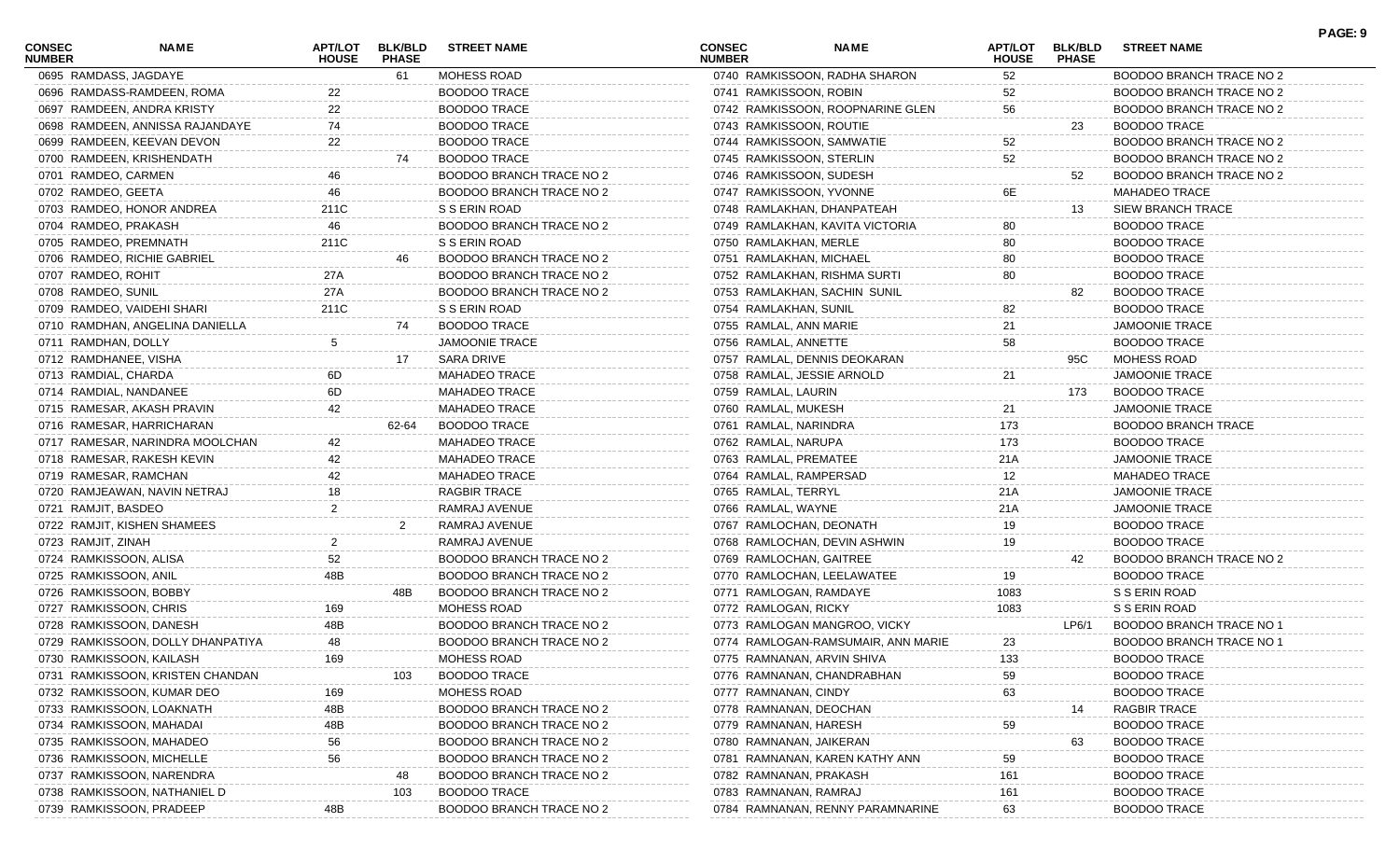| <b>CONSEC</b><br><b>NUMBER</b> | <b>NAME</b>                        | APT/LOT<br><b>HOUSE</b> | <b>BLK/BLD</b><br><b>PHASE</b> | <b>STREET NAME</b>            | <b>CONSEC</b><br><b>NUMBER</b> | <b>NAME</b>                           | <b>APT/LOT</b><br><b>HOUSE</b> | <b>BLK/BLD</b><br><b>PHASE</b> | <b>STREET NAME</b>       | <b>PAGE: 10</b> |
|--------------------------------|------------------------------------|-------------------------|--------------------------------|-------------------------------|--------------------------------|---------------------------------------|--------------------------------|--------------------------------|--------------------------|-----------------|
| 0785 RAMNANAN, SHAKILA         |                                    |                         | 63                             | <b>BOODOO TRACE</b>           | 0830 RAMPAUL, ALLAN BIRLA      |                                       | 69                             |                                | MOHESS ROAD              |                 |
|                                | 0786 RAMNANAN, SHANIA SHENEL       | 59                      |                                | <b>BOODOO TRACE</b>           | 0831 RAMPAUL, CARL             |                                       | 15                             |                                | MOHESS ROAD              |                 |
|                                | 0787 RAMNANAN, SHIRLEY             | 133                     |                                | <b>BOODOO TRACE</b>           |                                | 0832 RAMPAUL, CHRISSIE LEAH           | 69                             |                                | MOHESS ROAD              |                 |
|                                | 0788 RAMNANAN, SUMARIA             | 59                      |                                | <b>BOODOO TRACE</b>           |                                | 0833 RAMPAUL, CHRISTIANA RACHAEL      | 69                             |                                | MOHESS ROAD              |                 |
|                                | 0789 RAMNANAN SEECHARAN, NISHA     | 59                      |                                | <b>BOODOO TRACE</b>           |                                | 0834 RAMPAUL, STACY ALANA             | 69                             |                                | MOHESS ROAD              |                 |
|                                | 0790 RAMNARINE, ANDRE UDESH        | 82                      |                                | BOODOO BRANCH TRACE NO 3      |                                | 0835 RAMPERSAD, ARIANNA ABIGAIL       |                                | 73                             | BOODOO BRANCH TRACE NO 1 |                 |
|                                | 0791 RAMNARINE, GANESH             |                         | 33                             | <b>JAMOONIE TRACE</b>         | 0836 RAMPERSAD, BALRAJ         |                                       | 73                             |                                | BOODOO BRANCH TRACE NO 1 |                 |
|                                | 0792 RAMNARINE, GANGADAYE          | 33                      |                                | <b>JAMOONIE TRACE</b>         | 0837 RAMPERSAD, CAMLA          |                                       | 73                             |                                | BOODOO BRANCH TRACE NO 1 |                 |
|                                | 0793 RAMNARINE, HARRY RAMDEO       | 1095                    |                                | S S ERIN ROAD                 |                                | 0838 RAMPERSAD, CHANARDAI             | 71                             |                                | <b>BOODOO TRACE</b>      |                 |
|                                | 0794 RAMNARINE, KRISHENDEO         |                         |                                | <b>MAHADEO TRACE</b>          | 0839 RAMPERSAD, MEENA          |                                       | 12                             |                                | <b>MAHADEO TRACE</b>     |                 |
|                                | 0795 RAMNARINE, LATCHMIPERSAD      | 76                      |                                | BOODOO BRANCH TRACE NO 3      | 0840 RAMPERSAD, PARBATI        |                                       | 75                             |                                | <b>BOODOO TRACE</b>      |                 |
|                                | 0796 RAMNARINE, MOKESH             | 33                      |                                | <b>JAMOONIE TRACE</b>         | 0841 RAMPERSAD, SALISHA        |                                       |                                | 135                            | <b>MOHESS ROAD</b>       |                 |
| 0797 RAMNARINE, RISHI          |                                    | 33                      |                                | <b>JAMOONIE TRACE</b>         |                                | 0842 RAMPERSAD GANGA PERSAD, R        | 51                             |                                | RAGBIR TRACE             |                 |
|                                | 0798 RAMNARINE, SEEROMANIE RAMDAYE | 1095                    |                                | S S ERIN ROAD                 |                                | 0843 RAMPERSAD-MAHABIR, INDRANI NISHA |                                | 26A                            | <b>BOODOO TRACE</b>      |                 |
|                                | 0799 RAMNARINE, TULSIE KEVIN       |                         | 76                             | BOODOO BRANCH TRACE NO 3      | 0844 RAMPHAL, RAMDEO           |                                       | 77                             |                                | MOHESS ROAD              |                 |
|                                | 0800 RAMNARINE, URVASHI HARRY      | 1095                    |                                | S S ERIN ROAD                 | 0845 RAMPHAL, RAMNARINE        |                                       | 139                            |                                | MOHESS ROAD              |                 |
|                                | 0801 RAMNARINE SINGH, DAVINDRA     |                         | 7A                             | <b>MOHESS ROAD</b>            | 0846 RAMPHAL, RIA SUNITA       |                                       |                                | 77                             | <b>MOHESS ROAD</b>       |                 |
|                                | 0802 RAMNARINE SINGH, ELSIE        | 9A                      |                                | <b>MOHESS ROAD</b>            |                                | 0847 RAMPHAL, RIANA NANDITA           |                                | 77                             | MOHESS ROAD              |                 |
|                                | 0803 RAMNARINE SINGH, ERROL        | 7A                      |                                | MOHESS ROAD                   | 0848 RAMPHAL, SUMINTRA         |                                       | 139                            |                                | MOHESS ROAD              |                 |
|                                | 0804 RAMNARINE SINGH, RAJDAYE      |                         | 7A                             | MOHESS ROAD                   |                                | 0849 RAMRATTAN, KALOWTIE              | 84                             |                                | <b>BOODOO TRACE</b>      |                 |
|                                | 0805 RAMNARINE SINGH, RAJENDRA     |                         |                                | MOHESS ROAD                   | 0850 RAMRATTAN, KAVITA         |                                       | 45                             |                                | BOODOO BRANCH TRACE NO 2 |                 |
|                                | 0806 RAMNARINE SINGH, RICKY        |                         | 7A                             | <b>MOHESS ROAD</b>            |                                | 0851 RAMRATTAN, KUMAR KEVIN           |                                | 84                             | <b>BOODOO TRACE</b>      |                 |
|                                | 0807 RAMNARINE SINGH, VENITA       |                         | LP 51-5                        | MOHESS ROAD                   |                                | 0852 RAMRATTAN, MOHINDRANATH          | 84                             |                                | <b>BOODOO TRACE</b>      |                 |
|                                | 0808 RAMNARINE-SOOKHOO, INGRID     |                         | 20                             | BOODOO BRANCH TRACE NO 1      | 0853 RAMRATTAN, RADHA          |                                       |                                | 45                             | BOODOO BRANCH TRACE NO 2 |                 |
|                                | 0809 RAMNARINESINGH, DAVAN KUMAR   | <b>LP51</b>             |                                | <b>MOHESS ROAD</b>            | 0854 RAMRATTAN, RAMESH         |                                       | 45                             |                                | BOODOO BRANCH TRACE NO 2 |                 |
|                                |                                    | 7A                      |                                |                               |                                |                                       | 84                             |                                |                          |                 |
|                                | 0810 RAMNARINESINGH, NIRAMALA D    |                         | 1A                             | <b>MOHESS ROAD</b>            |                                | 0855 RAMRATTAN, SAMANTHA              | 84                             |                                | <b>BOODOO TRACE</b>      |                 |
|                                | 0811 RAMNATH, ALICIA AARTI         |                         |                                | <b>SIEW BRANCH TRACE</b>      |                                | 0856 RAMRATTAN, YUDHISTHIR            |                                |                                | <b>BOODOO TRACE</b>      |                 |
| 0812 RAMNATH, NITRA            |                                    | 1A                      |                                | BOODOO BRANCH TRACE NO 3      | 0857 RAMROOP, ANDY             |                                       | 163                            |                                | S S ERIN ROAD            |                 |
| 0813 RAMNATH, REON             |                                    | 1A                      |                                | SIEW BRANCH TRACE             | 0858 RAMROOP, CHRISTINE        |                                       | 203B                           |                                | S S ERIN ROAD            |                 |
|                                | 0814 RAMNATH, SEEPERSAD            | 1A                      |                                | BOODOO BRANCH TRACE NO 3      | 0859 RAMROOP, DEVANAND         |                                       | 56                             |                                | <b>BOODOO TRACE</b>      |                 |
| 0815 RAMNATH, STEFFON          |                                    |                         | 1A                             | <b>SIEW BRANCH TRACE</b>      | 0860 RAMROOP, INDRANI          |                                       |                                | 42                             | <b>MAHADEO TRACE</b>     |                 |
|                                | 0816 RAMNATH, TEELUCKDHARRY        | 1Α                      |                                | <b>SIEW BRANCH TRACE</b>      |                                | 0861 RAMROOP, JOE PARTAP              | 163                            |                                | S S ERIN ROAD            |                 |
|                                | 0817 RAMNATH, VINCENT RICHIE       |                         | 1A                             | <b>SIEW BRANCH TRACE</b>      |                                | 0862 RAMROOP, JUSTIN MANCHAN          | 56                             |                                | <b>BOODOO TRACE</b>      |                 |
|                                | 0818 RAMOUTAR, AMBIKA AARTI        | 26                      |                                | BOODOO BRANCH TRACE NO 1      |                                | 0863 RAMROOP, KALAWATIEE              | 45                             |                                | RAGBIR TRACE             |                 |
|                                | 0819 RAMOUTAR, INDARJIT            | 26                      |                                | BOODOO BRANCH TRACE NO 1      |                                | 0864 RAMROOP, LUTCHMIE PERSAD         | 195                            |                                | S S ERIN ROAD            |                 |
|                                | 0820 RAMOUTAR, MAHADEO             | 151                     |                                | MOHESS ROAD                   | 0865 RAMROOP, MARY             |                                       | 36                             |                                | <b>MAHADEO TRACE</b>     |                 |
| 0821 RAMOUTAR, MAMIN           |                                    | 151                     |                                | MOHESS ROAD                   |                                | 0866 RAMROOP, PARMANAND               | 45                             |                                | RAGBIR TRACE             |                 |
|                                | 0822 RAMOUTAR, MOHINDRA            | 151                     |                                | MOHESS ROAD                   | 0867 RAMROOP, RAJESH           |                                       | 45                             |                                | <b>RAGBIR TRACE</b>      |                 |
| 0823 RAMOUTAR, MYRNA           |                                    | 6A                      |                                | <b>MAHADEO TRACE</b>          | 0868 RAMROOP, RAJO             |                                       | 56                             |                                | <b>BOODOO TRACE</b>      |                 |
|                                | 0824 RAMOUTAR, PREMATEY            | 26                      |                                | BOODOO BRANCH TRACE NO        | 0869 RAMROOP, RALPHEY          |                                       | 45                             |                                | <b>RAGBIR TRACE</b>      |                 |
|                                | 0825 RAMOUTAR, RAMESH              | 151                     |                                | MOHESS ROAD                   | 0870 RAMROOP, RANDY            |                                       | 36                             |                                | <b>MAHADEO TRACE</b>     |                 |
|                                | 0826 RAMOUTAR, SHIVANAND           | 26                      |                                | <b>BOODOO BRANCH TRACE NO</b> |                                | 0871 RAMROOP, SATEE BRENDA            | 56                             |                                | <b>BOODOO TRACE</b>      |                 |
| 0827 RAMOUTAR, VIDESH          |                                    | 151                     |                                | MOHESS ROAD                   |                                | 0872 RAMROOP, SATYAN MANOHAR          |                                | 56                             | <b>BOODOO TRACE</b>      |                 |
|                                | 0828 RAMOUTAR-SEEMUNGAL, DEOHUTIE  |                         |                                | BOODOO BRANCH TRACE NO        | 0873 RAMROOP, SAVITREE         |                                       | 56                             |                                | <b>BOODOO TRACE</b>      |                 |
|                                | 0829 RAMPATH, TEELUCKRAM           |                         | 123                            | MOHESS ROAD                   |                                | 0874 RAMSAHAI, KENNETH DHANRAJ        | 1113                           |                                | S S ERIN ROAD            |                 |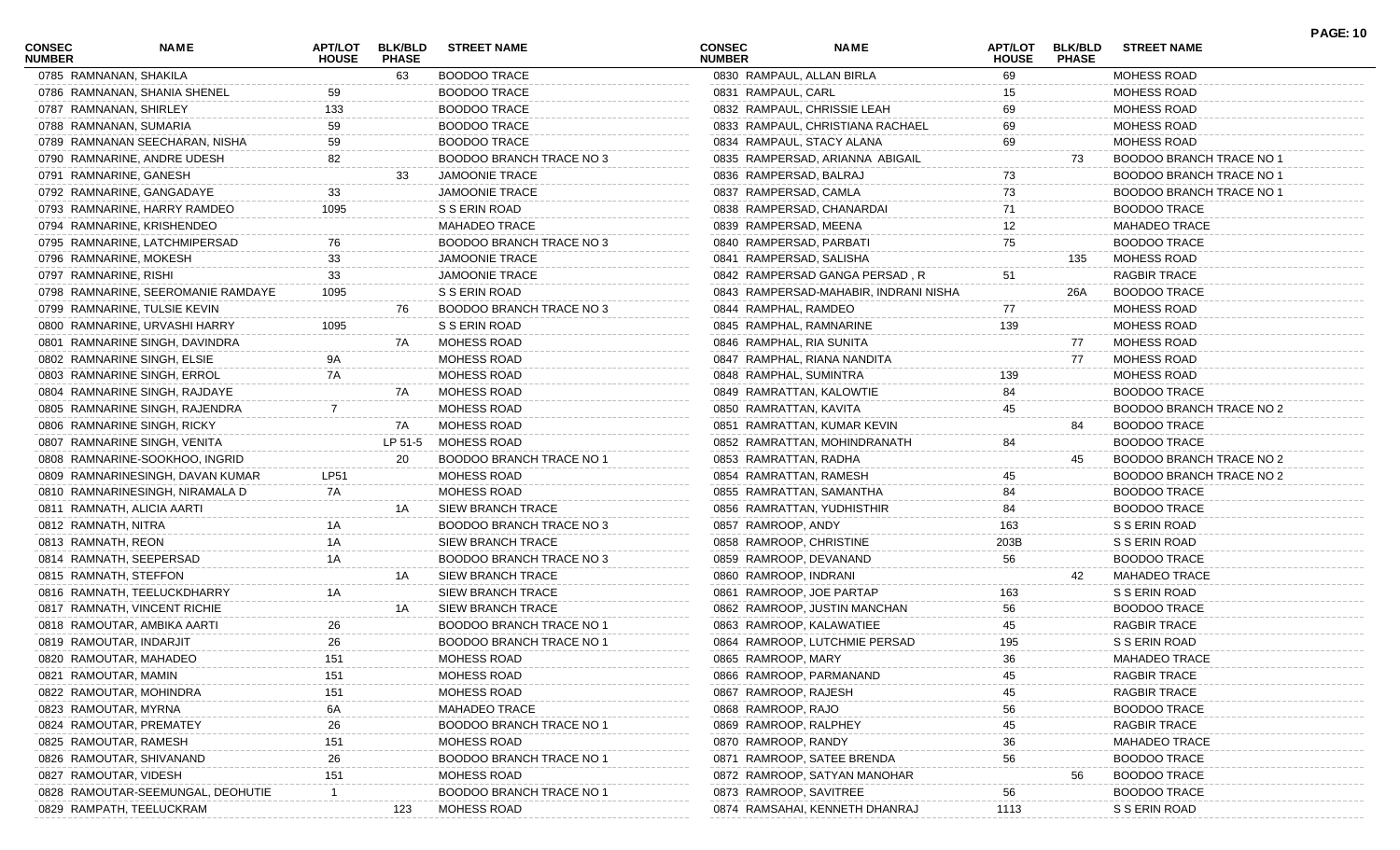| <b>CONSEC</b><br><b>NUMBER</b> | NAME                                  | APT/LOT<br><b>HOUSE</b> | <b>BLK/BLD</b><br><b>PHASE</b> | <b>STREET NAME</b>              | <b>CONSEC</b><br><b>NUMBER</b> | <b>NAME</b>                       | <b>APT/LOT</b><br><b>HOUSE</b> | <b>BLK/BLD</b><br><b>PHASE</b> | <b>STREET NAME</b>         | <b>PAGE: 11</b> |
|--------------------------------|---------------------------------------|-------------------------|--------------------------------|---------------------------------|--------------------------------|-----------------------------------|--------------------------------|--------------------------------|----------------------------|-----------------|
|                                | 0875 RAMSAMOOJ, CLEAVON DEODATH       |                         | -24                            | <b>MAHADEO TRACE</b>            |                                | 0920 RASOOL, AKEEL SAABIR         |                                | 10                             | <b>KRISTEN AVENUE</b>      |                 |
|                                | 0876 RAMSAMOOJ, DENISE ALLISON        | 24                      |                                | <b>MAHADEO TRACE</b>            | 0921 RASOOL, AMRAL             |                                   |                                | 10                             | <b>KRISTEN AVENUE</b>      |                 |
| 0877 RAMSAMOOJ, HECTOR         |                                       | 24                      |                                | MAHADEO TRACE                   | 0922 RASOOL, FARISHA           |                                   | 129B                           |                                | MOHESS ROAD                |                 |
| 0878 RAMSAMOOJ, HESTON         |                                       | 24                      |                                | <b>MAHADEO TRACE</b>            |                                | 0923 RATTANLAL, BISSOONDATH       |                                | 6                              | BOODOO BRANCH TRACE NO 1   |                 |
| 0879 RAMSAMOOJ, IVAN           |                                       | 24                      |                                | <b>MAHADEO TRACE</b>            | 0924 RATTANLAL, MARY           |                                   | 49                             |                                | BOODOO BRANCH TRACE NO 2   |                 |
| 0880 RAMSAMOOJ, JEMMA          |                                       | 24                      |                                | <b>MAHADEO TRACE</b>            |                                | 0925 RATTANLAL, RAMCHALITAR       |                                |                                | BOODOO BRANCH TRACE NO 2   |                 |
| 0881 RAMSAMOOJ, SHORBA         |                                       | 24                      |                                | <b>MAHADEO TRACE</b>            |                                | 0926 RATTANLAL, RAVEENA RAMONA    |                                |                                | BOODOO BRANCH TRACE NO 1   |                 |
|                                | 0882 RAMSAMOOJ, VICTOR STEFON         |                         | 24                             | MAHADEO TRACE                   |                                | 0927 RATTANLAL, SUKWARIA          |                                |                                | BOODOO BRANCH TRACE NO 1   |                 |
|                                | 0883 RAMSAMOOJ-SINGH, NISHA           |                         | 158A                           | <b>BOODOO TRACE</b>             |                                | 0928 ROOPCHAND, MANIRAM           | 60                             |                                | <b>BOODOO TRACE</b>        |                 |
|                                | 0884 RAMSARAN, BOODNARINE             |                         | 14A                            | <b>BOODOO TRACE</b>             |                                | 0929 ROOPCHAND, ROSHAN            | 60                             |                                | <b>BOODOO TRACE</b>        |                 |
| 0885 RAMSARAN, DEODATH         |                                       |                         | 27                             | <b>RAGBIR TRACE</b>             |                                | 0930 ROOPCHAND, SANJAY            | 60                             |                                | <b>BOODOO TRACE</b>        |                 |
|                                | 0886 RAMSARAN, DHANPAUL               |                         |                                | <b>BOODOO TRACE</b>             |                                | 0931 ROOPCHAND, SHERRY-ANN        | 60                             |                                | <b>BOODOO TRACE</b>        |                 |
| 0887 RAMSARAN, DIANE           |                                       |                         |                                | <b>BOODOO TRACE</b>             |                                | 0932 ROOPCHAND, VISHAL            | 60                             |                                | <b>BOODOO TRACE</b>        |                 |
|                                | 0888 RAMSARAN, RAMNARINE              |                         |                                | <b>BOODOO TRACE</b>             | 0933 ROOPLAL, ASHA             |                                   |                                | 68                             | <b>BOODOO TRACE</b>        |                 |
|                                | 0889 RAMSARAN, RAWTEE DAVIE           |                         |                                | <b>BOODOO TRACE</b>             |                                | 0934 ROOPLAL, CHAITNATH           | 68                             |                                | <b>BOODOO TRACE</b>        |                 |
| 0890 RAMSARAN, RAYMOND         |                                       |                         |                                | <b>BOODOO TRACE</b>             |                                | 0935 ROOPLAL, DEONARINE           |                                | 33                             | BOODOO BRANCH TRACE NO 2   |                 |
| 0891 RAMSARAN, RICHARD         |                                       |                         |                                | <b>BOODOO TRACE</b>             |                                | 0936 ROOPLAL, KESHAN KADAR        |                                | 68                             | <b>BOODOO TRACE</b>        |                 |
| 0892 RAMSARAN, TEESHA          |                                       |                         | 14                             | <b>BOODOO TRACE</b>             |                                | 0937 ROOPLAL, LEELAWATEE          | 68                             |                                | <b>BOODOO TRACE</b>        |                 |
|                                | 0893 RAMSARAN-SEUNATH, CINDY          |                         |                                | <b>BOODOO TRACE</b>             | 0938 ROOPLAL, RAKESH           |                                   | 68                             |                                | <b>BOODOO TRACE</b>        |                 |
|                                | 0894 RAMSAROOP, DUNAWATEE             | LP23/1                  |                                | <b>SIEW TRACE</b>               | 0939 ROOPLAL, VEDESH           |                                   |                                | 68                             | <b>BOODOO TRACE</b>        |                 |
|                                | 0895 RAMSARRAN, SOOKDEO               | 1073                    |                                | S S ERIN ROAD                   |                                | 0940 SAHADEO, MOREENE             | 129                            |                                | MOHESS ROAD                |                 |
|                                | 0896 RAMSAWACK-BHAGWANSINGH, SUNITA   | 125                     |                                | MOHESS ROAD                     | 0941 SAHADEO, RAMRAJ           |                                   |                                | 15A                            | <b>BOODOO BRANCH TRACE</b> |                 |
| 0897 RAMSINGH, PATSY           |                                       |                         | 17                             | MOHESS ROAD                     |                                | 0942 SAHADEO, REBECCA             | 15A                            |                                | BOODOO BRANCH TRACE NO 2   |                 |
|                                | 0898 RAMSOOK, ANDY VISHEAN            | 1109                    |                                | S S ERIN ROAD                   |                                | 0943 SAHADEO, SUCHITRA            |                                | 15A                            | BOODOO BRANCH TRACE NO 2   |                 |
|                                | 0899 RAMSOOK, ANN DEVIKA              | 1113                    |                                | S S ERIN ROAD                   |                                | 0944 SAHADEO-SOOKHOO, RIA         |                                | 101                            | <b>BOODOO TRACE</b>        |                 |
|                                | 0900 RAMSOOK, CRISENDATH              | 1109                    |                                | S S ERIN ROAD                   | 0945 SAMAROO, AMRITA           |                                   |                                | 9                              | BOODOO BRANCH TRACE NO 1   |                 |
|                                | 0901 RAMSOOK, DOODNATH                | 1109                    |                                | S S ERIN ROAD                   |                                | 0946 SAMAROO, LALCHAN             |                                | 9                              | BOODOO BRANCH TRACE NO 1   |                 |
|                                | 0902 RAMSOOK, GARVIN ANAND            |                         | 1109                           | S S ERIN ROAD                   | 0947 SAMAROO, ROGER            |                                   |                                | 9                              | BOODOO BRANCH TRACE NO 1   |                 |
|                                | 0903 RAMSOOK, GIRDHARRY KHEDARI       | 1113                    |                                | S S ERIN ROAD                   | 0948 SAMAROO, ROODAL           |                                   |                                |                                | BOODOO BRANCH TRACE NO 1   |                 |
| 0904 RAMSOOK, KATIE            |                                       |                         | 1113                           | S S ERIN ROAD                   | 0949 SAMAROO, SATYAM           |                                   | 9                              |                                | BOODOO BRANCH TRACE NO 1   |                 |
|                                | 0905 RAMSOOK, LATCHMEPERSAD           | 1109                    |                                | S S ERIN ROAD                   | 0950 SAMAROO, SEETA            |                                   |                                | 9                              | BOODOO BRANCH TRACE NO 1   |                 |
| 0906 RAMSOOK, LAXHMIE          |                                       | 1109                    |                                | S S ERIN ROAD                   |                                | 0951 SAMAROO-PERSAD, VINDRA       | 132-134                        |                                | <b>BOODOO TRACE</b>        |                 |
|                                | 0907 RAMSOOK, LEON LESTER             | 1109                    |                                | S S ERIN ROAD                   | 0952 SAMLAL, CHITRA            |                                   | 25                             |                                | BOODOO BRANCH TRACE NO 3   |                 |
| 0908 RAMSOOK, RADICA           |                                       | 1109                    |                                | S S ERIN ROAD                   | 0953 SAMLAL, CRYSTAL           |                                   |                                |                                | <b>BOODOO TRACE</b>        |                 |
|                                | 0909 RAMSOOK, RICHARD NICHOLI         | 1109                    |                                | S S ERIN ROAD                   | 0954 SAMLAL, DORINA            |                                   |                                | 25                             | SIEW BRANCH TRACE          |                 |
| 0910 RAMSOOK, RYAN             |                                       | 1109                    |                                | S S ERIN ROAD                   | 0955 SAMLAL, KEVIN             |                                   |                                |                                | <b>BOODOO TRACE</b>        |                 |
|                                | 0911 RAMSOOK, SHELDON RANDY           | 1109                    |                                | S S ERIN ROAD                   | 0956 SAMLAL, SURENDRA          |                                   | 25                             |                                | SIEW BRANCH TRACE          |                 |
| 0912 RAMSOOK, TRICIA           |                                       | 1109                    |                                | S S ERIN ROAD                   | 0957 SAMLAL, VERA              |                                   | 25                             |                                | BOODOO BRANCH TRACE NO 3   |                 |
|                                | 0913 RAMSOOK-PATRICK, KAVITA DHAMATEE | 21                      |                                | MOHESS ROAD                     |                                | 0958 SAMLAL, VINOOD LEROY         | 25                             |                                | BOODOO BRANCH TRACE NO 3   |                 |
|                                | 0914 RAMSUMAIR, BRADLEY ADRIAN        | 21                      |                                | <b>BOODOO BRANCH TRACE NO 1</b> |                                | 0959 SAMNARINE SINGH, SUNIL       |                                | 34B                            | BOODOO BRANCH TRACE NO 1   |                 |
|                                | 0915 RAMSUMAIR, BRENDON ANIRUDE       |                         | 21                             | BOODOO BRANCH TRACE NO 1        |                                | 0960 SAMUEL-KHAN, JENNIFER HARDAI | 42-44                          |                                | <b>BOODOO TRACE</b>        |                 |
| 0916 RAMSUMAIR, DAVID          |                                       | 205                     |                                | S S ERIN ROAD                   | 0961 SANATHAN, MINTRA          |                                   |                                | 23                             | MOHESS ROAD                |                 |
| 0917 RAMSUMAIR, ISAAC          |                                       |                         | 23                             | BOODOO BRANCH TRACE NO 1        | 0962 SANATHAN, NAVIN           |                                   | 23                             |                                | MOHESS ROAD                |                 |
| 0918 RAMSUMAIR, JASON          |                                       | 23                      |                                | BOODOO BRANCH TRACE NO 1        |                                | 0963 SANATHAN, PREMNATH           | 23                             |                                | MOHESS ROAD                |                 |
|                                | 0919 RAMSUMAIR, RAMDASSY              | 23                      |                                | BOODOO BRANCH TRACE NO 1        |                                | 0964 SANKAR, AMRITA CHRISTINE     | 83                             |                                | MOHESS ROAD                |                 |
|                                |                                       |                         |                                |                                 |                                |                                   |                                |                                |                            |                 |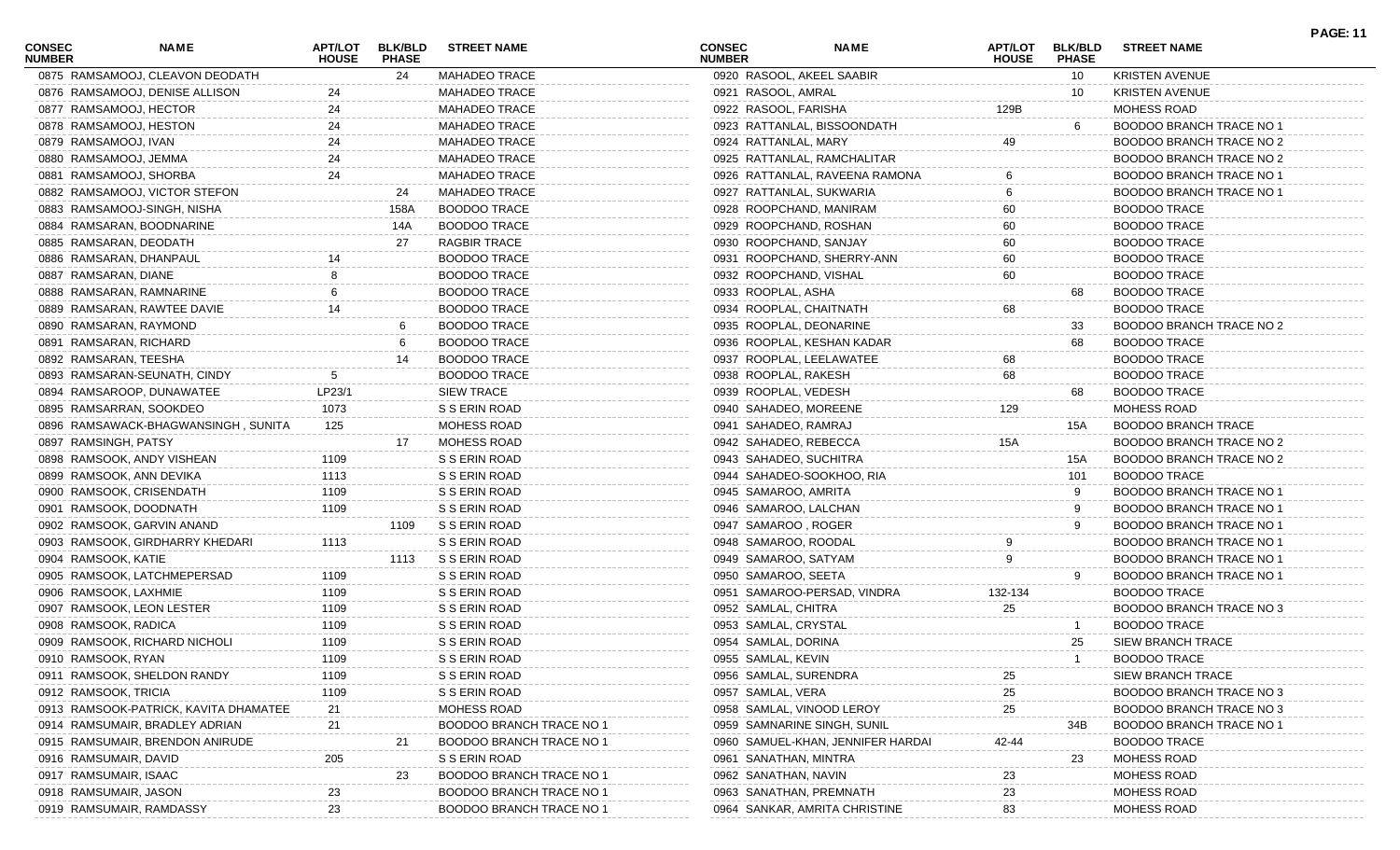| CONSEC<br><b>NUMBER</b> | <b>NAME</b>                          | <b>APT/LOT</b><br><b>HOUSE</b> | <b>BLK/BLD</b><br><b>PHASE</b> | <b>STREET NAME</b>              | <b>CONSEC</b><br><b>NUMBER</b> |                           | <b>NAME</b>                      | <b>APT/LOT</b><br><b>HOUSE</b> | <b>BLK/BLD</b><br><b>PHASE</b> | <b>STREET NAME</b>       | <b>PAGE: 12</b> |
|-------------------------|--------------------------------------|--------------------------------|--------------------------------|---------------------------------|--------------------------------|---------------------------|----------------------------------|--------------------------------|--------------------------------|--------------------------|-----------------|
| 0965 SANKAR, ANASHA     |                                      | 83                             |                                | MOHESS ROAD                     |                                | 1010 SEEMUNGAL, RAJINDRA  |                                  |                                |                                | BOODOO BRANCH TRACE NO 1 |                 |
|                         | 0966 SANKAR, BRAD-LEE RISHI          |                                | 85                             | MOHESS ROAD                     |                                |                           | 1011 SEEMUNGAL, ROOPCHAN         | 73                             |                                | BOODOO BRANCH TRACE NO 1 |                 |
| 0967 SANKAR, DEVICA     |                                      | 83                             |                                | MOHESS ROAD                     |                                |                           | 1012 SEEMUNGAL, TIFFANY KRYSTAL  | 73                             |                                | <b>BOODOO TRACE</b>      |                 |
| 0968 SANKAR, ELVIS      |                                      | 118                            |                                | <b>BOODOO TRACE</b>             |                                |                           | 1013 SEEMUNGAL-RAMNANAN, SUMATEE |                                | 59                             | <b>BOODOO TRACE</b>      |                 |
| 0969 SANKAR, JANET      |                                      | 118                            |                                | <b>BOODOO TRACE</b>             |                                | 1014 SEENATH, HAIMWANT    |                                  | 16                             |                                | BOODOO BRANCH TRACE NO 3 |                 |
| 0970 SANKAR, MAHARANI   |                                      | 85                             |                                | MOHESS ROAD                     |                                | 1015 SEEPERSAD, SOOKDEO   |                                  | 6C                             |                                | <b>MAHADEO TRACE</b>     |                 |
| 0971 SANKAR, RADICA     |                                      | 83                             |                                | MOHESS ROAD                     |                                |                           | 1016 SEEPERSAD, SUNARDAYE        | 6C                             |                                | <b>MAHADEO TRACE</b>     |                 |
|                         | 0972 SANKAR, RISHI DARREN            | 85                             |                                | MOHESS ROAD                     |                                |                           | 1017 SEERAM, SHEILA SHUNIYA      | 21A                            |                                | <b>JAMOONIE TRACE</b>    |                 |
|                         | 0973 SANKAR, SURAJ ADESH             |                                | 37-41                          | <b>BOODOO TRACE</b>             |                                |                           | 1018 SEUNATH, ADESH CHATTERPAUL  | $\frac{5}{1}$                  |                                | <b>BOODOO TRACE</b>      |                 |
| 0974 SANKAR, VARINDRA   |                                      | 83                             |                                | MOHESS ROAD                     |                                |                           | 1019 SEUNATH, SIMMIE SIMRAN      |                                | 5                              | <b>BOODOO TRACE</b>      |                 |
| 0975 SANKAR, VAROON     |                                      | 83                             |                                | MOHESS ROAD                     |                                | 1020 SEUNATH, VAANI       |                                  |                                |                                | <b>BOODOO TRACE</b>      |                 |
|                         | 0976 SANKAR, VICTORIA ANAMEKA        | 83                             |                                | <b>MOHESS ROAD</b>              |                                | 1021 SEUNATH, VEEDA       |                                  |                                |                                | <b>BOODOO TRACE</b>      |                 |
| 0977 SANKAR, VINODH     |                                      |                                |                                | MOHESS ROAD                     |                                |                           | 1022 SEUNATH-SONNILAL, SHARDA    |                                |                                | BOODOO BRANCH TRACE NO 2 |                 |
|                         | 0978 SANKAR, VISHAL YOUDISTIR J      |                                |                                | MOHESS ROAD                     |                                |                           | 1023 SEWDASS, LARRY DEORAJ       |                                | LOT30                          | KRISTEN AVENUE           |                 |
| 0979 SANKAR, YOUDISTIR  |                                      |                                |                                | MOHESS ROAD                     |                                | 1024 SHAHEED, ALEEM       |                                  | 137                            |                                | MOHESS ROAD              |                 |
| 0980 SAWH, CHAMANLAL    |                                      |                                |                                | <b>BOODOO TRACE</b>             |                                | 1025 SHAHEED, JAINOOL     |                                  | 137                            |                                | MOHESS ROAD              |                 |
|                         | 0981 SEEBARAN, VALMIKY JENNING BONNY | 1063                           |                                | S S ERIN ROAD                   |                                | 1026 SHAHEED, KAREN REDA  |                                  | 137                            |                                | MOHESS ROAD              |                 |
|                         | 0982 SEEBARAN-BALGOBIN, SHIRLEY      |                                | 1079                           | S S ERIN ROAD                   |                                | 1027 SHAHEED, MICHELLE    |                                  |                                | 137E                           | MOHESS ROAD              |                 |
|                         | 0983 SEECHARAN, KHEMRAJ SUNIL        |                                | 70                             | <b>BOODOO TRACE</b>             |                                | 1028 SHAHEED, NEELA       |                                  | 137B                           |                                | MOHESS ROAD              |                 |
|                         | 0984 SEECHARAN, PATRICIA             | 1061                           |                                | S S ERIN ROAD                   |                                | 1029 SHAHEED, NIAMATH     |                                  | 137                            |                                | MOHESS ROAD              |                 |
|                         | 0985 SEECHARAN, RAVI MARK            |                                | 1061                           | S S ERIN ROAD                   |                                | 1030 SHAHEED, RASHEED     |                                  | 137 E                          |                                | <b>MOHESS ROAD</b>       |                 |
|                         | 0986 SEECHARAN, SAVITA CINTRA        | 70                             |                                | <b>BOODOO TRACE</b>             |                                | 1031 SHAHEED, RAZIE       |                                  | 137                            |                                | <b>MOHESS ROAD</b>       |                 |
|                         | 0987 SEECHARAN, SHASTRI VINASH       |                                | 1061                           | S S ERIN ROAD                   |                                | 1032 SHAHEED, SALEEM      |                                  | 137                            |                                | MOHESS ROAD              |                 |
|                         | 0988 SEECHARAN, SUMATIE              | 70                             |                                | <b>BOODOO TRACE</b>             |                                | 1033 SHAHEED, SAMEER      |                                  | 137                            |                                | MOHESS ROAD              |                 |
|                         | 0989 SEECHARAN, SUNITA DEVICA        |                                | 70                             | <b>BOODOO TRACE</b>             |                                |                           | 1034 SHAHEED, STEFANIE MARIA     | 137D                           |                                | MOHESS ROAD              |                 |
|                         | 0990 SEECHARAN, UMADATH              | 1061                           |                                | S S ERIN ROAD                   |                                |                           | 1035 SIDHOO RAMCHARITAR, VIDYA   |                                |                                | <b>RAGBIR TRACE</b>      |                 |
|                         | 0991 SEECHARIE, JAGDESH RAVI         |                                |                                | BOODOO BRANCH TRACE NO 1        |                                |                           | 1036 SIEUSAHAI-KHAN, SHARDA      | 42-44                          |                                | <b>BOODOO TRACE</b>      |                 |
|                         |                                      | 16                             |                                |                                 |                                |                           |                                  |                                |                                | <b>BOODOO TRACE</b>      |                 |
|                         | 0992 SEECHARIE, KALIPERSAD           | 16                             |                                | BOODOO BRANCH TRACE NO 1        |                                | 1037 SIEW, NIRMALLA       |                                  | 62-64                          |                                |                          |                 |
| 0993 SEECHARIE, RADHA   |                                      |                                | 16                             | BOODOO BRANCH TRACE NO 1        |                                | 1038 SIEW-RAMESAR, INDIRA |                                  | 62-64                          |                                | <b>BOODOO TRACE</b>      |                 |
|                         | 0994 SEECHARIE, RUPDAYE              |                                |                                | <b>BOODOO BRANCH TRACE NO 1</b> |                                | 1039 SIEWDASS, NATALIE    |                                  |                                | LOT8                           | <b>RAGBIR TRACE</b>      |                 |
|                         | 0995 SEEGOBIN-RAMSOOK, DEVIKA        | 1109E                          |                                | S S ERIN ROAD                   |                                | 1040 SIMMONS, ALAN        |                                  | LP23/1                         |                                | <b>SIEW TRACE</b>        |                 |
|                         | 0996 SEEJATTAN, BRIAN AMAR           | 1105                           |                                | S S ERIN ROAD                   |                                | 1041 SINANAN, ROHAN       |                                  |                                | 10                             | RAMRAJ AVENUE            |                 |
|                         | 0997 SEEJATTAN, HARBANCE             | 1105                           |                                | S S ERIN ROAD                   |                                | 1042 SINANAN, SABRINA     |                                  | 10                             |                                | RAMRAJ AVENUE            |                 |
|                         | 0998 SEEJATTAN, JUSTIN KRISHNA       | 1105                           |                                | S S ERIN ROAD                   |                                |                           | 1043 SINANAN, SAMANTHA STEPHANIE | 10                             |                                | RAMRAJ AVENUE            |                 |
| 0999 SEEJATTAN, LYNDRA  |                                      | 211B                           |                                | S S ERIN ROAD                   |                                | 1044 SINANAN, SEELENA     |                                  |                                | 10                             | RAMRAJ AVENUE            |                 |
| 1000 SEEJATTAN, VIDYA   |                                      | 1105                           |                                | S S ERIN ROAD                   |                                | 1045 SINGH, ADRIAN ALLAN  |                                  |                                |                                | S S ERIN ROAD            |                 |
| 1001 SEELAL, BOODRAM    |                                      |                                |                                | MOHESS ROAD                     |                                | 1046 SINGH, ALICIA SHARON |                                  |                                | 26                             | <b>BOODOO TRACE</b>      |                 |
|                         | 1002 SEELAL, MICHEAL MAHINDRA        |                                | 97                             | MOHESS ROAD                     |                                | 1047 SINGH, AMRIT         |                                  | 67                             |                                | MOHESS ROAD              |                 |
|                         | 1003 SEELAL, TABITHA LEAH            |                                | 97                             | MOHESS ROAD                     |                                |                           | 1048 SINGH, ANANDA GIVYA ELLA    | 46                             |                                | <b>BOODOO TRACE</b>      |                 |
|                         | 1004 SEEMUNGAL, ANN MARIE            |                                |                                | <b>BOODOO TRACE</b>             |                                | 1049 SINGH, ANDERSON      |                                  |                                | 1077                           | S S ERIN ROAD            |                 |
|                         | 1005 SEEMUNGAL, DEODATH              |                                |                                | <b>BOODOO TRACE</b>             |                                | 1050 SINGH, ANDY          |                                  | 1077                           |                                | S S ERIN ROAD            |                 |
|                         | 1006 SEEMUNGAL, ESHWAR DILLON        |                                |                                | BOODOO BRANCH TRACE NO          |                                | 1051 SINGH, ANIARUDRA     |                                  | 67                             |                                | MOHESS ROAD              |                 |
|                         | 1007 SEEMUNGAL, LOOKNATH             |                                |                                | <b>BOODOO BRANCH TRACE NO 1</b> |                                |                           | 1052 SINGH, ARIANNE GENEVA ELLA  | 48                             |                                | <b>BOODOO TRACE</b>      |                 |
|                         | 1008 SEEMUNGAL, NICHOLAS             |                                | 73                             | <b>BOODOO TRACE</b>             |                                |                           | 1053 SINGH, ARIELL GISELLE ELLA  | 48                             |                                | <b>BOODOO TRACE</b>      |                 |
|                         | 1009 SEEMUNGAL, PHOOLBASSIA          |                                |                                | <b>BOODOO BRANCH TRACE NO</b>   |                                | 1054 SINGH, BHAGWANDAYE   |                                  | 67                             |                                | MOHESS ROAD              |                 |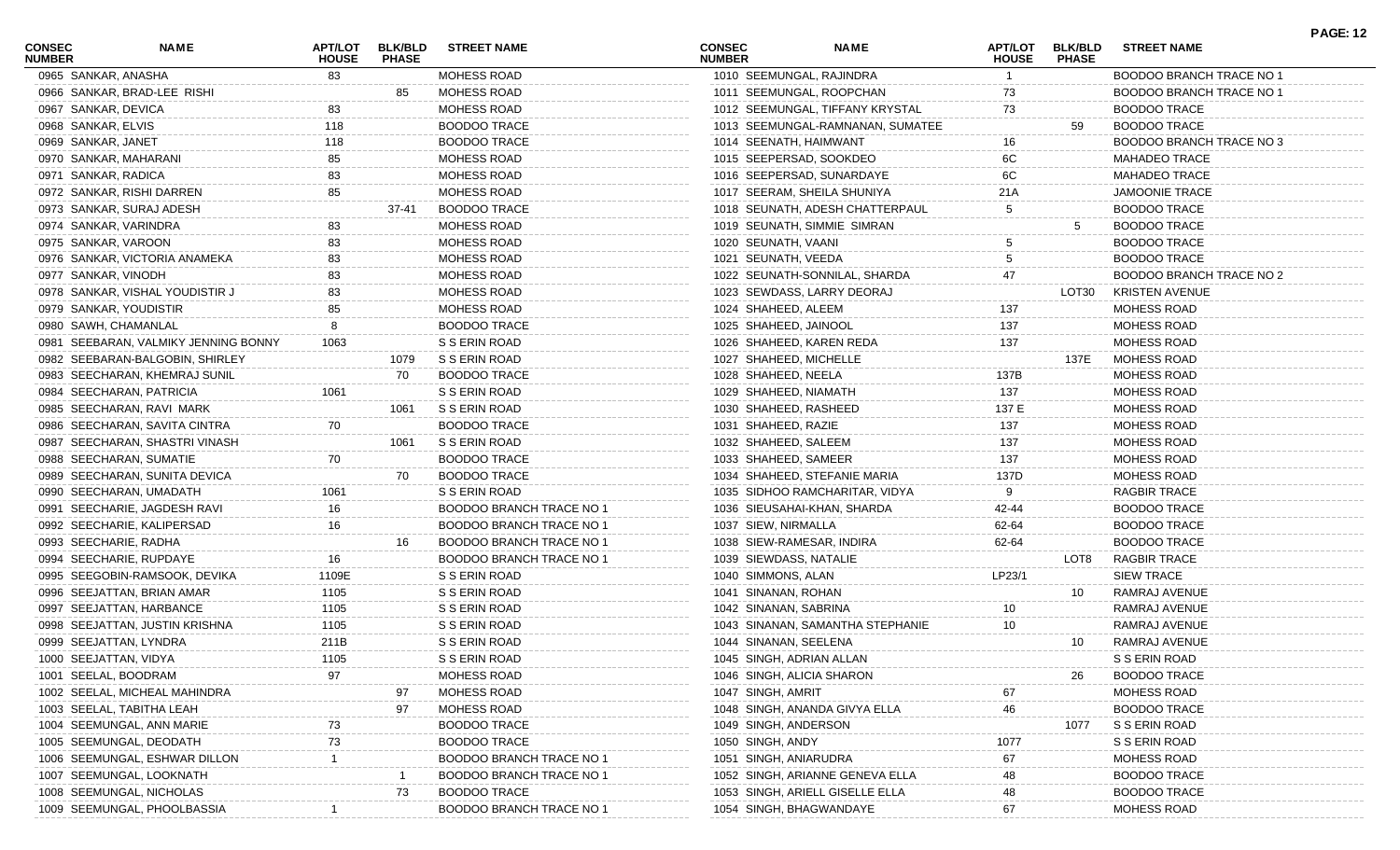| <b>CONSEC</b><br><b>NUMBER</b> | NAME                               | APT/LOT<br><b>HOUSE</b> | <b>BLK/BLD</b><br><b>PHASE</b> | <b>STREET NAME</b>       | <b>CONSEC</b><br><b>NUMBER</b> |                          | <b>NAME</b>                      | APT/LOT<br><b>HOUSE</b> | <b>BLK/BLD</b><br><b>PHASE</b> | <b>STREET NAME</b>              | <b>PAGE: 13</b> |
|--------------------------------|------------------------------------|-------------------------|--------------------------------|--------------------------|--------------------------------|--------------------------|----------------------------------|-------------------------|--------------------------------|---------------------------------|-----------------|
| 1055 SINGH, BICKRAM            |                                    | 32                      |                                | MAHADEO TRACE            |                                | 1100 SOOKBIR, RAMDASS    |                                  | 74                      |                                | <b>BOODOO TRACE</b>             |                 |
| 1056 SINGH, CRYSTAL            |                                    |                         | 1077                           | S S ERIN ROAD            |                                | 1101 SOOKBIR, RAMLAKHAN  |                                  | 72                      |                                | <b>BOODOO TRACE</b>             |                 |
|                                | 1057 SINGH, DILLAN SATROHAN        | APT B                   | LOT 31                         | <b>KRISTEN AVENUE</b>    |                                | 1102 SOOKBIR, SAMWATTIE  |                                  | 72                      |                                | <b>BOODOO TRACE</b>             |                 |
|                                | 1058 SINGH, DRUPATEE               | 97                      |                                | MOHESS ROAD              |                                | 1103 SOOKBIR, SEEMANTIE  |                                  |                         | 99                             | <b>BOODOO TRACE</b>             |                 |
| 1059 SINGH, GOWRIE             |                                    | 48                      |                                | <b>BOODOO TRACE</b>      |                                |                          | 1104 SOOKBIR, VANEE BHAGWANDAI   | 72                      |                                | <b>BOODOO TRACE</b>             |                 |
|                                | 1060 SINGH, INDIRA DHANWATIE       | 123                     |                                | MOHESS ROAD              |                                | 1105 SOOKDEO, CAMILLE    |                                  |                         | 46.                            | RAGBIR TRACE                    |                 |
| 1061 SINGH, ISHWAR             |                                    | 97                      |                                | MOHESS ROAD              |                                | 1106 SOOKDEO, DELIA      |                                  | 1079                    |                                | S S ERIN ROAD                   |                 |
|                                | 1062 SINGH, KRISTON PARASRAM       | 32                      |                                | <b>MAHADEO TRACE</b>     |                                |                          | 1107 SOOKDEO, JONATHAN SURENDRA  | 46                      |                                | <b>RAGBIR TRACE</b>             |                 |
| 1063 SINGH, MALTEE             |                                    | 1077                    |                                | S S ERIN ROAD            |                                | 1108 SOOKDEO, KAMAL      |                                  |                         | 46                             | <b>RAGBIR TRACE</b>             |                 |
|                                | 1064 SINGH, NAGASSARIE             | LOT <sub>10</sub>       |                                | <b>RAGBIR TRACE</b>      |                                | 1109 SOOKDEO, KRIS ANTON |                                  | 73                      |                                | MOHESS ROAD                     |                 |
| 1065 SINGH, NICOLE             |                                    | 1077                    |                                | S S ERIN ROAD            |                                |                          | 1110 SOOKDEO, MELISSA NARISSA    | 73                      |                                | MOHESS ROAD                     |                 |
| 1066 SINGH, RADICA             |                                    | 26                      |                                | <b>BOODOO TRACE</b>      |                                |                          | 1111 SOOKHAI BALGOBIN, RIA       |                         | 1079                           | S S ERIN ROAD                   |                 |
| 1067 SINGH, RICK               |                                    |                         | 158A                           | <b>BOODOO TRACE</b>      |                                | 1112 SOOKHAN, ISACHAH    |                                  |                         | 41                             | MOHESS ROAD                     |                 |
|                                | 1068 SINGH, SEETA SHIVRAANEE       |                         | 48                             | BOODOO BRANCH TRACE NO 2 |                                | 1113 SOOKHAN, NAFISAH    |                                  |                         | 41                             | MOHESS ROAD                     |                 |
|                                | 1069 SINGH, SHERRY ANN             | 26                      |                                | <b>BOODOO TRACE</b>      |                                | 1114 SOOKHAN, RASHEENA   |                                  |                         | 41                             | <b>MOHESS ROAD</b>              |                 |
| 1070 SINGH, SHIVASHTI          |                                    | 32                      |                                | <b>MAHADEO TRACE</b>     |                                | 1115 SOOKHOO, ADESH      |                                  |                         | 20                             | BOODOO BRANCH TRACE NO 1        |                 |
|                                | 1071 SINGH, SHOON CHUNIYA          | 1077                    |                                | S S ERIN ROAD            |                                | 1116 SOOKHOO, DEO        |                                  | 29                      |                                | BOODOO BRANCH TRACE NO 2        |                 |
|                                | 1072 SINGH, TRISTON PARVESH P      | 32                      |                                | <b>MAHADEO TRACE</b>     |                                | 1117 SOOKHOO, HARRILAL   |                                  | 27                      |                                | BOODOO BRANCH TRACE NO 2        |                 |
|                                | 1073 SINGH-RAGHUNATH, ANURADHA     | 67                      |                                | MOHESS ROAD              |                                |                          | 1118 SOOKHOO, JADE SARAH         |                         | 59                             | MOHESS ROAD                     |                 |
|                                | 1074 SINGH-SOOKRAM, JUDY ANGELA    | 12                      |                                | <b>BOODOO TRACE</b>      |                                | 1119 SOOKHOO, JEEWANLAL  |                                  | 101                     |                                | <b>BOODOO TRACE</b>             |                 |
|                                | 1075 SIRJU, SHANE SACHIN           |                         | 131                            | MOHESS ROAD              |                                | 1120 SOOKHOO, LELAUTIE   |                                  | 1085                    |                                | S S ERIN ROAD                   |                 |
|                                | 1076 SIRJU, SHIVAUGHN GEETA        | 131                     |                                | MOHESS ROAD              |                                | 1121 SOOKHOO, MAHABIR    |                                  | 1085                    |                                | S S ERIN ROAD                   |                 |
| 1077 SIRJU, ZOREENA            |                                    | 131                     |                                | MOHESS ROAD              |                                | 1122 SOOKHOO, MAHADAYE   |                                  |                         |                                | BOODOO BRANCH TRACE NO 2        |                 |
|                                | 1078 SOMAI, RICHARD SHAUN KOWALSKI |                         | -8                             | RAMRAJ AVENUE            |                                | 1123 SOOKHOO, NIRMALA    |                                  | LP15                    |                                | BOODOO BRANCH TRACE NO 2        |                 |
|                                | 1079 SONNILAL, KAY CHARUVEE        |                         | 47                             | BOODOO BRANCH TRACE NO 2 |                                | 1124 SOOKHOO, SANDRA     |                                  |                         | 59                             | MOHESS ROAD                     |                 |
|                                | 1080 SONNILAL, MATTHEW MAREECHI    |                         | 47                             | BOODOO BRANCH TRACE NO 2 |                                |                          | 1125 SOOKHOO, SASHA SATIE        | 101                     |                                | <b>BOODOO TRACE</b>             |                 |
|                                | 1081 SONNILAL, MOHANIE MELISSA     |                         | 15                             | BOODOO BRANCH TRACE NO 3 |                                | 1126 SOOKHOO, SEUKARAN   |                                  |                         | 59                             | MOHESS ROAD                     |                 |
| 1082 SONNILAL, STEVE           |                                    |                         | # 47                           | BOODOO BRANCH TRACE NO 2 |                                |                          | 1127 SOOKHOO, SHAUN SHIVA        | 101                     |                                | <b>BOODOO TRACE</b>             |                 |
|                                | 1083 SONNYLAL, CUNTIE              |                         | 73                             | BOODOO BRANCH TRACE NO 1 |                                |                          | 1128 SOOKHOO-RAMDEO, PRAMATEE    | 27A                     |                                | BOODOO BRANCH TRACE NO 2        |                 |
|                                | 1084 SONNYLAL, SAVITA              |                         | 76                             | <b>BOODOO TRACE</b>      |                                |                          | 1129 SOOKHOO-SINANAN, LEELAWATEE | 27                      |                                | BOODOO BRANCH TRACE NO 2        |                 |
|                                | 1085 SOODAMA, RADHA                |                         | 70                             | <b>BOODOO TRACE</b>      |                                | 1130 SOOKLAL, INDARJIT   |                                  | 6В                      |                                | <b>MAHADEO TRACE</b>            |                 |
|                                | 1086 SOODEEN, KALAUTIE             | 55                      |                                | MOHESS ROAD              |                                | 1131 SOOKLAL, JEETENDRA  |                                  | 133B                    |                                | MOHESS ROAD                     |                 |
|                                | 1087 SOODEEN, RAVENDRA KARAN       | 55                      |                                | MOHESS ROAD              |                                | 1132 SOOKLAL, PARMANAND  |                                  | 6A                      |                                | <b>MAHADEO TRACE</b>            |                 |
| 1088 SOODEEN, RYAN             |                                    | 55                      |                                | MOHESS ROAD              |                                | 1133 SOOKLAL, SAHADEO    |                                  | 6A                      |                                | <b>MAHADEO TRACE</b>            |                 |
| 1089 SOODEEN, SETAY            |                                    | 6                       |                                | RAMRAJ AVENUE            |                                | 1134 SOOKLAL, SUNILDATH  |                                  |                         |                                | <b>MAHADEO TRACE</b>            |                 |
|                                |                                    |                         |                                |                          |                                | 1135 SOOKOO, DEONARINE   |                                  | 6A                      |                                |                                 |                 |
|                                | 1090 SOODEEN, VISHAN               |                         | 62-64                          | <b>BOODOO TRACE</b>      |                                |                          |                                  | 203C                    |                                | S S ERIN ROAD                   |                 |
|                                | 1091 SOOGRIM, CHANARDAYE           | 80                      |                                | <b>BOODOO TRACE</b>      |                                |                          | 1136 SOOKOO, MATTHEW BRIJESH     | 203C                    |                                | S S ERIN ROAD                   |                 |
| 1092 SOOKBIR, ABLACK           |                                    | 72                      |                                | <b>BOODOO TRACE</b>      |                                |                          | 1137 SOOKOO, OPHELIA VERSHA      | 203C                    |                                | S S ERIN ROAD                   |                 |
|                                | 1093 SOOKBIR, CHANARBALLY          | 72                      |                                | <b>BOODOO TRACE</b>      |                                | 1138 SOOKOO, ROOPLAL     |                                  |                         | 33                             | <b>BOODOO BRANCH TRACE NO 2</b> |                 |
|                                | 1094 SOOKBIR, CHRIS RICARDO P      |                         | 99                             | <b>BOODOO TRACE</b>      |                                | 1139 SOOKOO, SYLVANA     |                                  | 203C                    |                                | S S ERIN ROAD                   |                 |
|                                | 1095 SOOKBIR, DHANRAGEE            |                         |                                | <b>BOODOO TRACE</b>      |                                |                          | 1140 SOOKRAJ-DHARAM, ANGELA      | 23                      |                                | <b>BOODOO BRANCH TRACE NO 2</b> |                 |
|                                | 1096 SOOKBIR, GREG SHELDON KAILASH |                         | 74                             | <b>BOODOO TRACE</b>      |                                | 1141 SOOKRAM, CINDY      |                                  | 45A                     |                                | <b>BOODOO BRANCH TRACE NO 2</b> |                 |
|                                | 1097 SOOKBIR, LILAWATIE            |                         |                                | <b>BOODOO TRACE</b>      |                                | 1142 SOOKRAM, LEELAWATIE |                                  | 76                      |                                | <b>BOODOO BRANCH TRACE</b>      |                 |
| 1098 SOOKBIR, LINDA            |                                    | 74                      |                                | BOODOO TRACE             |                                | 1143 SOOKRAM, MAHENDRA   |                                  | 45                      |                                | <b>BOODOO BRANCH TRACE NO 2</b> |                 |
|                                | 1099 SOOKBIR, MOONDAYE             | 72                      |                                | <b>BOODOO TRACE</b>      |                                | 1144 SOOKRAM, PETRA      |                                  | 12                      |                                | <b>BOODOO TRACE</b>             |                 |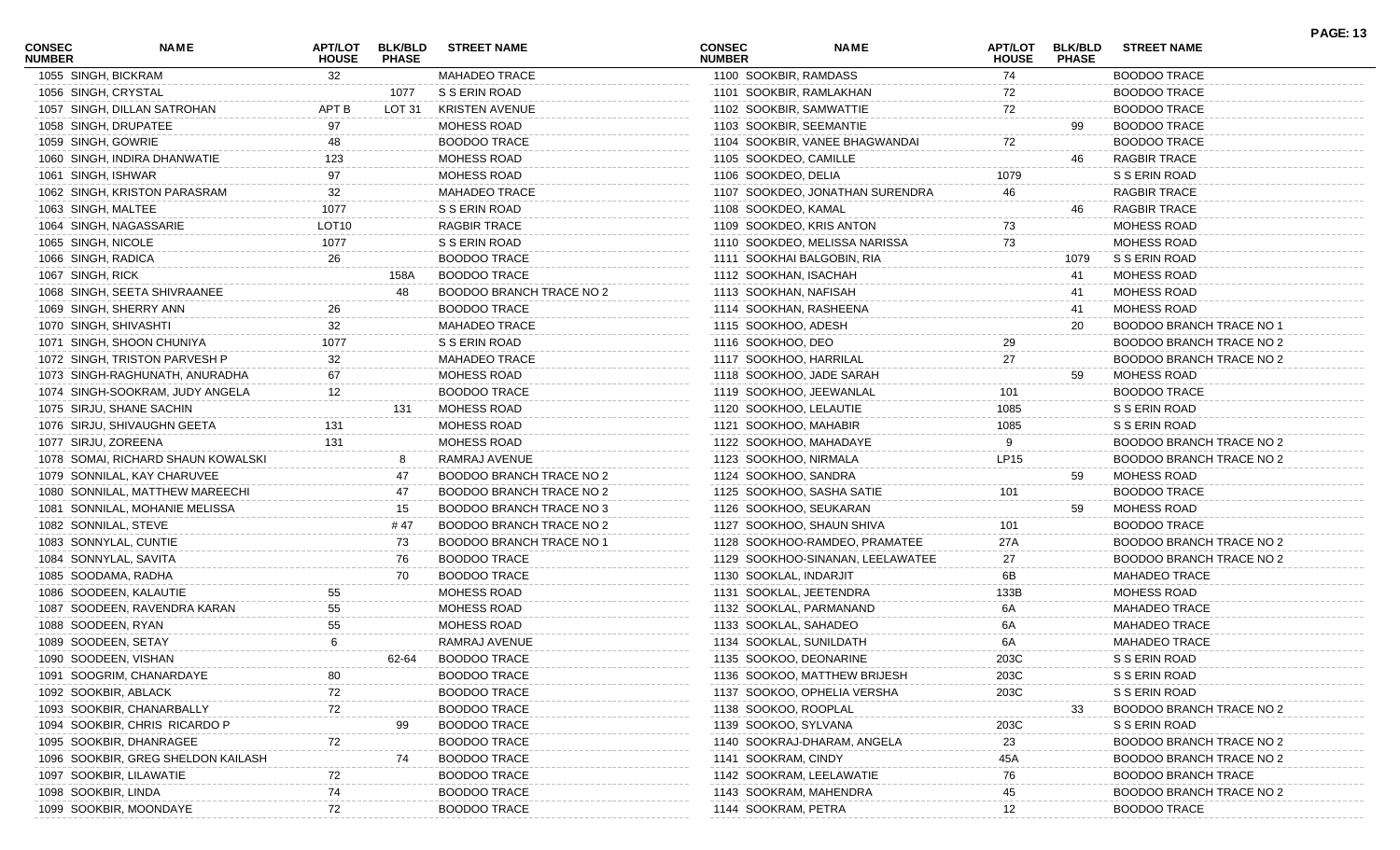| <b>CONSEC</b><br><b>NUMBER</b> | <b>NAME</b>                      | <b>APT/LOT</b><br><b>HOUSE</b> | <b>BLK/BLD</b><br><b>PHASE</b> | <b>STREET NAME</b>              |
|--------------------------------|----------------------------------|--------------------------------|--------------------------------|---------------------------------|
|                                | 1145 SOOKRAM, ZALIM ASHTON       | 117B                           |                                | <b>MOHESS ROAD</b>              |
|                                | 1146 SOOKRAM-SPRINGER, TESSA     | 12 <sup>°</sup>                |                                | <b>BOODOO TRACE</b>             |
|                                | 1147 STREL, KROVI                | 203A                           |                                | S S ERIN ROAD                   |
|                                | 1148 SUBRAN-RAMROOP, SHIVANA     | 56                             |                                | <b>BOODOO BRANCH TRACE</b>      |
|                                | 1149 SUNDAR, GAITREE             | 70                             |                                | <b>BOODOO TRACE</b>             |
|                                | 1150 SURJAN, VARUNA VICKY        | 17                             |                                | <b>BOODOO BRANCH TRACE NO 3</b> |
|                                | 1151 TAKELAL, NEIL               |                                | 159                            | <b>MOHESS ROAD</b>              |
|                                | 1152 TAKELAL, NICHOLAS           | 159                            |                                | <b>MOHESS ROAD</b>              |
|                                | 1153 TAKELAL, NIRMALA            |                                | 159                            | <b>MOHESS ROAD</b>              |
|                                | 1154 TAKLAL, DAINA               |                                | 159B                           | <b>MOHESS ROAD</b>              |
|                                | 1155 TAKLAL, DONNY DEONARINE     | 159                            |                                | MOHESS ROAD                     |
|                                | 1156 TAKLAL, HASMATEE            | 159                            |                                | <b>MOHESS ROAD</b>              |
|                                | 1157 TAKLAL, MINDY               |                                | 159                            | MOHESS ROAD                     |
|                                | 1158 TAKLAL, SURESH              | 159                            |                                | <b>MOHESS ROAD</b>              |
|                                | 1159 TEWARI, NIRMALA             | 1097                           |                                | S S ERIN ROAD                   |
|                                | 1160 TEWARI, VISHWNATH DEONARINE | 1097                           |                                | S S ERIN ROAD                   |
|                                | 1161 TIMOL, DEVIKA               | 9                              |                                | RAMRAJ AVENUE                   |
|                                | 1162 TIMOL, GOMATY KEISHA        |                                | 9                              | RAMRAJ AVENUE                   |
|                                | 1163 TIMOL, KRISHNA              | 9                              |                                | RAMRAJ AVENUE                   |
|                                | 1164 TIMOL, MUKESH               | 9                              |                                | RAMRAJ AVENUE                   |
|                                | 1165 TIMOL, TERRY TOOLSIE        |                                | 9                              | RAMRAJ AVENUE                   |
|                                | 1166 VILLAFANA, FALLON KERA      |                                | 8                              | RAMRAJ AVENUE                   |
|                                | 1167 VILLAROEL, CHRIS DEREK      | 29                             |                                | <b>MOHESS ROAD</b>              |
|                                | 1168 WILSON, SEAN                |                                | 65                             | MOHESS ROAD                     |
|                                |                                  |                                |                                |                                 |